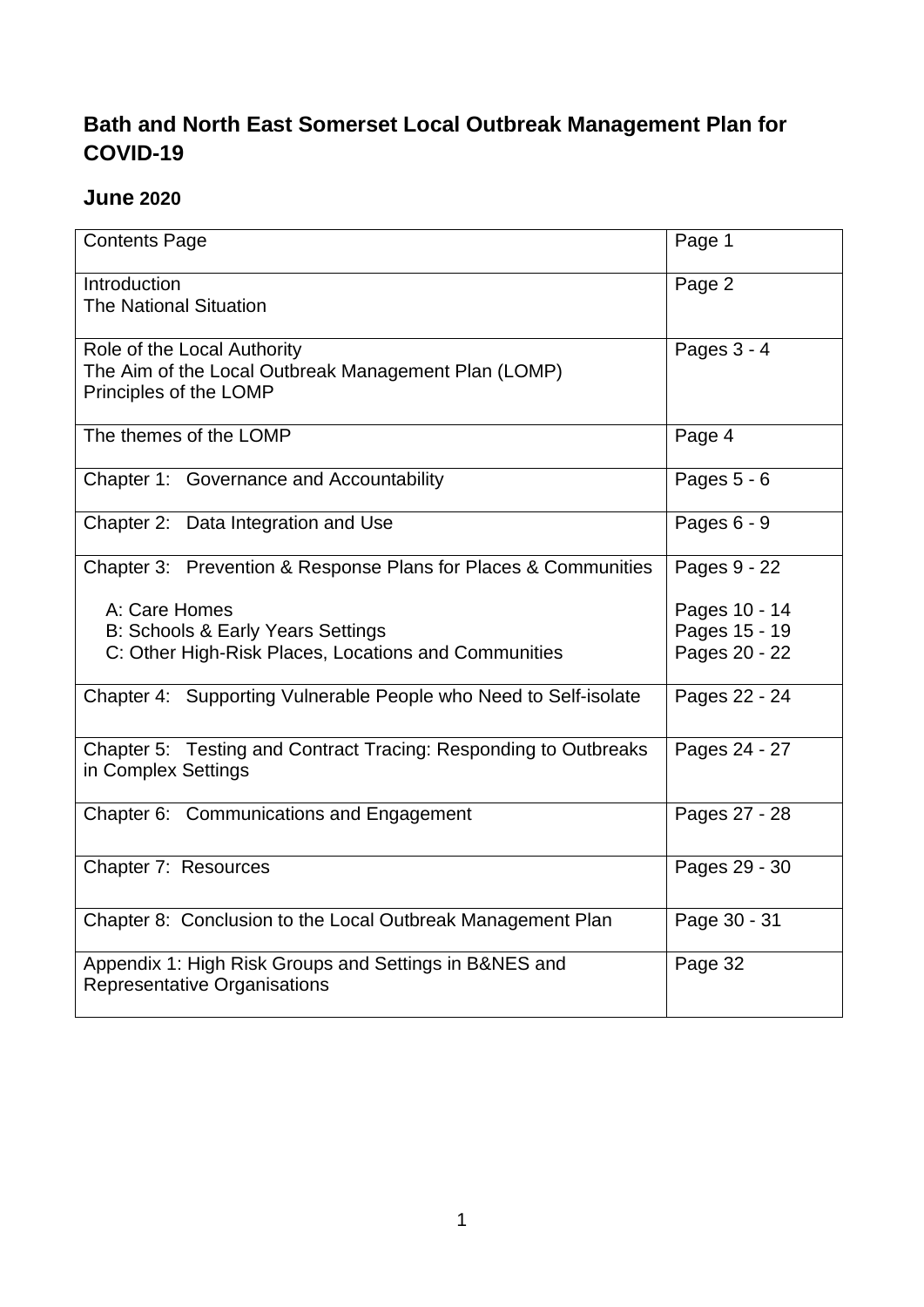# **Bath and North East Somerset Local Outbreak Management Plan for COVID-19**

## **June 2020**

### **Introduction**

The Local Outbreak Management Plan is a framework document outlining the role of the Local Authority in the management of the COVID-19 outbreak in Bath and North East Somerset.

This framework provides a consistent set of principles and approaches by which B&NES will manage what is a very dynamic situation. Underneath this framework there will be a set of detailed plans that will also change and evolve.

#### **The national situation**

COVID-19, a disease that did not exist in humans before November 2019, has now killed over 40,000 people in Britain and given rise to almost 300,000 diagnosed cases, although the true number of people infected is likely to be many times that.

In addition to that great human toll, efforts to contain the spread of the virus have led to changes in how we live our lives unprecedented in peacetime, and which have had a massive impact on our economy and our society.

Bath and North East Somerset, in common with most of the South West, has been relatively lightly affected so far, with case and death rates well under half the national average, although still over 80 people have died here. This low impact, while obviously welcome, also means that most of the population will not have been infected and therefore not have gained whatever immunity that might afford.

In the past few months the focus of our national response has been to supress the outbreak, almost at all costs. Now however we want to move cautiously towards a more regular lifestyle, while at the same time ensuring that the outbreak is kept under control both to safeguard health and life, and to avoid overwhelming the health and care services.

#### **The twin pillars of success**

The only really good exit from this pandemic is the development and blanket use of an effective vaccine. Unless and until that happens, which will take from between several months to forever, we are likely to be on a constant knife edge between allowing the virus to spread again with the threat of new outbreaks, and having to return to more restrictive lives with all the associated costs to heath, wealth and wellbeing. Our collective task is to walk this line as skilfully as possible, and two things must happen if we are to achieve the best outcome.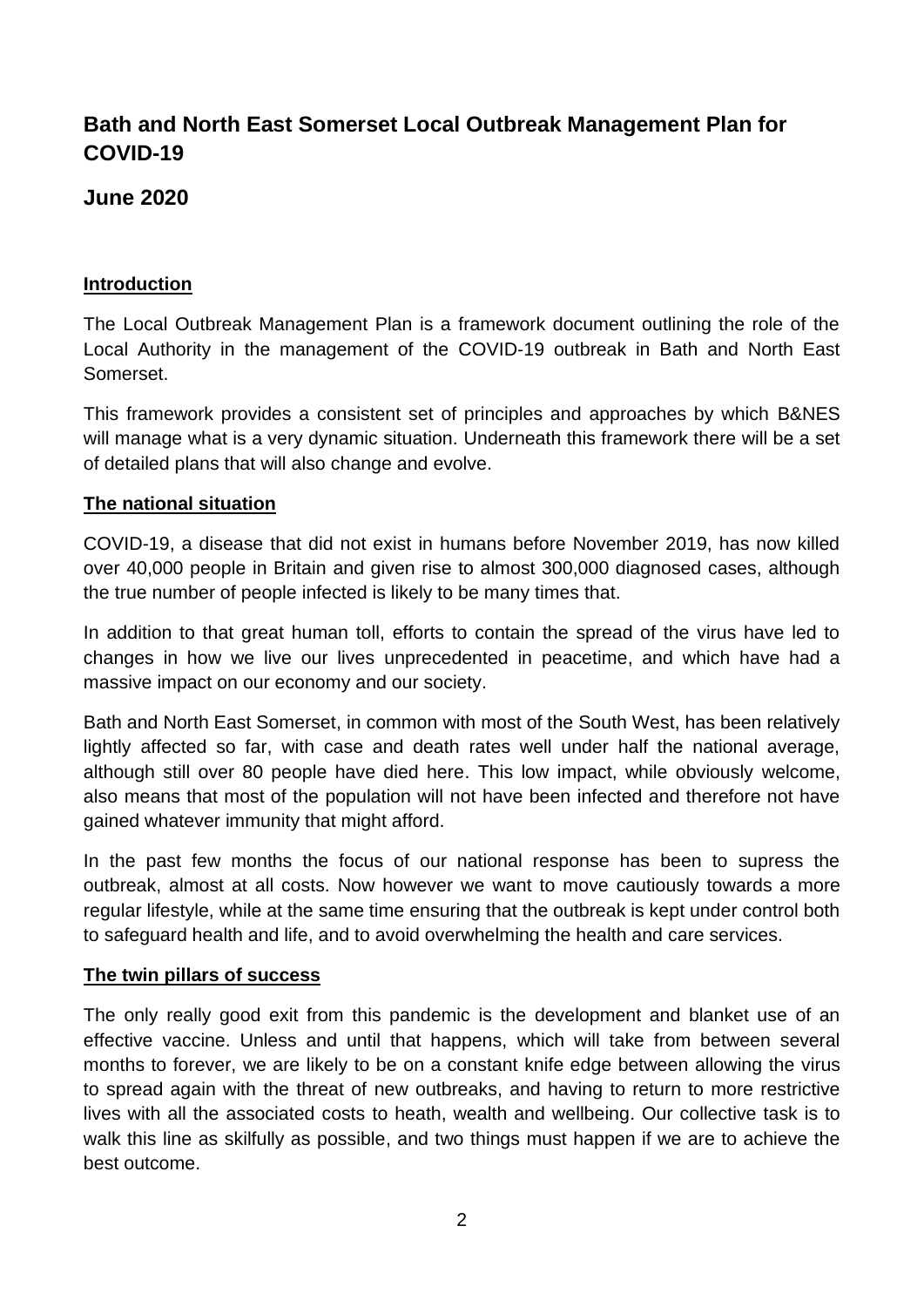Firstly, everything that we do now, whether at home, at work, at school, or in our towns and neighbourhoods, must be done with full attention paid to minimising the risk of viral transmission. This will be difficult to maintain over a long period of time, but the more careful we are in our daily ways of being, the more we can hold on to the wider freedoms to live something closer to our normal lives.

And secondly, we need to have a public system in place to identify and suppress possible outbreaks before they can gain momentum. This is the system of testing, tracing and selfisolating that is currently being set up and which is likely to take several months to reach full capacity and effectiveness. This will be explained in more detail in section chapter 5.

These are the twin pillars of success.

## **The role of the Local Authority**

The Council has a role to play in ensuring the strength of both these pillars.

As an authoritative source of local community leadership, and through our many channels of communication, we can encourage and support residents and local institutions of all sorts to operate safely.

And, as the local base of public health, environmental health and adult care teams we have a key role in working alongside the national and regional parts of the test and trace system, to enable the whole to function as well as possible at a B&NES level. We also have a further specialist role in preventing local outbreaks though advice and training in vulnerable settings, particularly care homes, but also schools and certain other institutions.

#### **The aim of the Local Outbreak Management Plan (LOMP)**

The aim of the LOMP is to harness the capacity of the Council, working with a wide range of partners, to enable residents of Bath and North East Somerset to resume their normal lives as far as possible, while being protected from the threat still posed by COVID-19.

#### **Principles of the LOMP**

The principles to our approach are as follows:

Our plan will build on existing health protection processes, which are tried and tested.

Our plan will focus local and national efforts to coordinate a local system that ensures testing and tracing and where appropriate self-isolation occurs as thoroughly and as rapidly as possible.

The plan will ensure that we are quickly alerted to increases in cases overall as well as new outbreaks, and most particularly, outbreaks among the more vulnerable groups.

The governance arrangements associated with our plan will provide the structure and responsibility to enable an effective place-based approach in B&NES.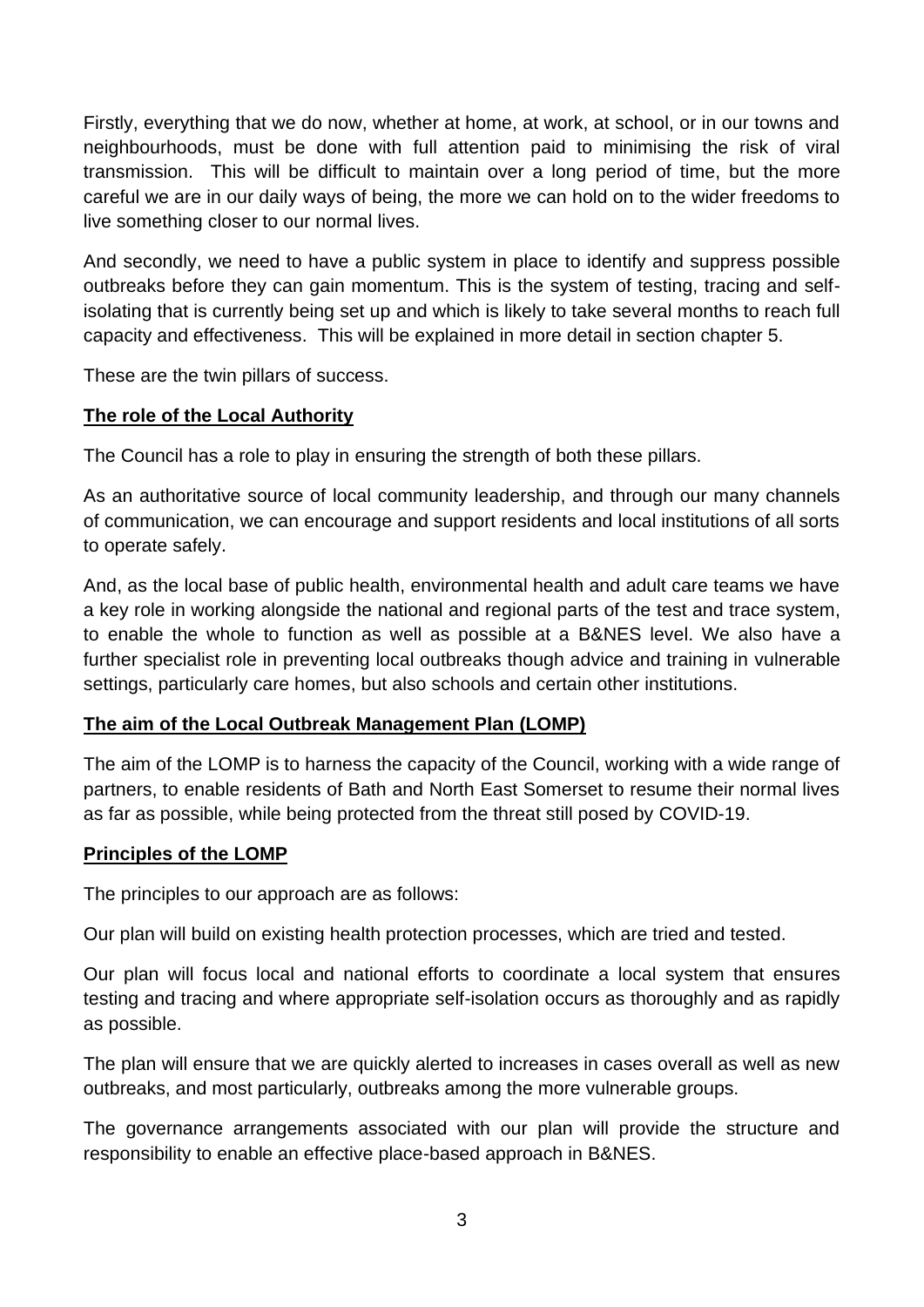We will use an evidence base and local knowledge to steer a consistent approach to decision making.

Where it will strengthen efforts in B&NES we will work with neighbouring Local Authorities and other key partners such as the regional PHE unit, the local NHS and the LRF.

## **Note that B&NES' geographical position adds some complexity to the response plan. Our LRF alignment is with Avon and Somerset, while our NHS system incorporates Swindon and Wiltshire who share a separate LRF.**

## **The themes of the LOMP**

Nationally, seven themes have been identified as being essential to an effective outbreak management plan. The rest of this document will cover these themes.

They are as follows (Theme numbers as laid out in central guidance):

- **1. Preparing outbreak response plans for the most common high-risk settings, particularly care homes and schools.**
- **2. Identifying other local high-risk groups and settings, and preparing to be able to respond rapidly to outbreaks in such situations.**
- **3. Understanding and coordinating the coronavirus testing system at locality level.**
- **4. Understanding and coordinating the COVID-19 contact tracing system at locality level.**
- **5. Data integration. Collating, analysing and presenting data with enough speed and detail to enable effective monitoring of COVID-19 in B&NES.**
- **6. Protecting and supporting vulnerable residents, and particularly ensuring the welfare of those who are in a shielded group and are unable to look after themselves.**
- **7. The governance of the whole COVID-19 response at locality level and the role of the local outbreak engagement board in communicating with residents and other stakeholders in B&NES.**

The rest of this plan will address these themes in a systematic, but sometimes interwoven way, and note that the document will not necessarily use the order above.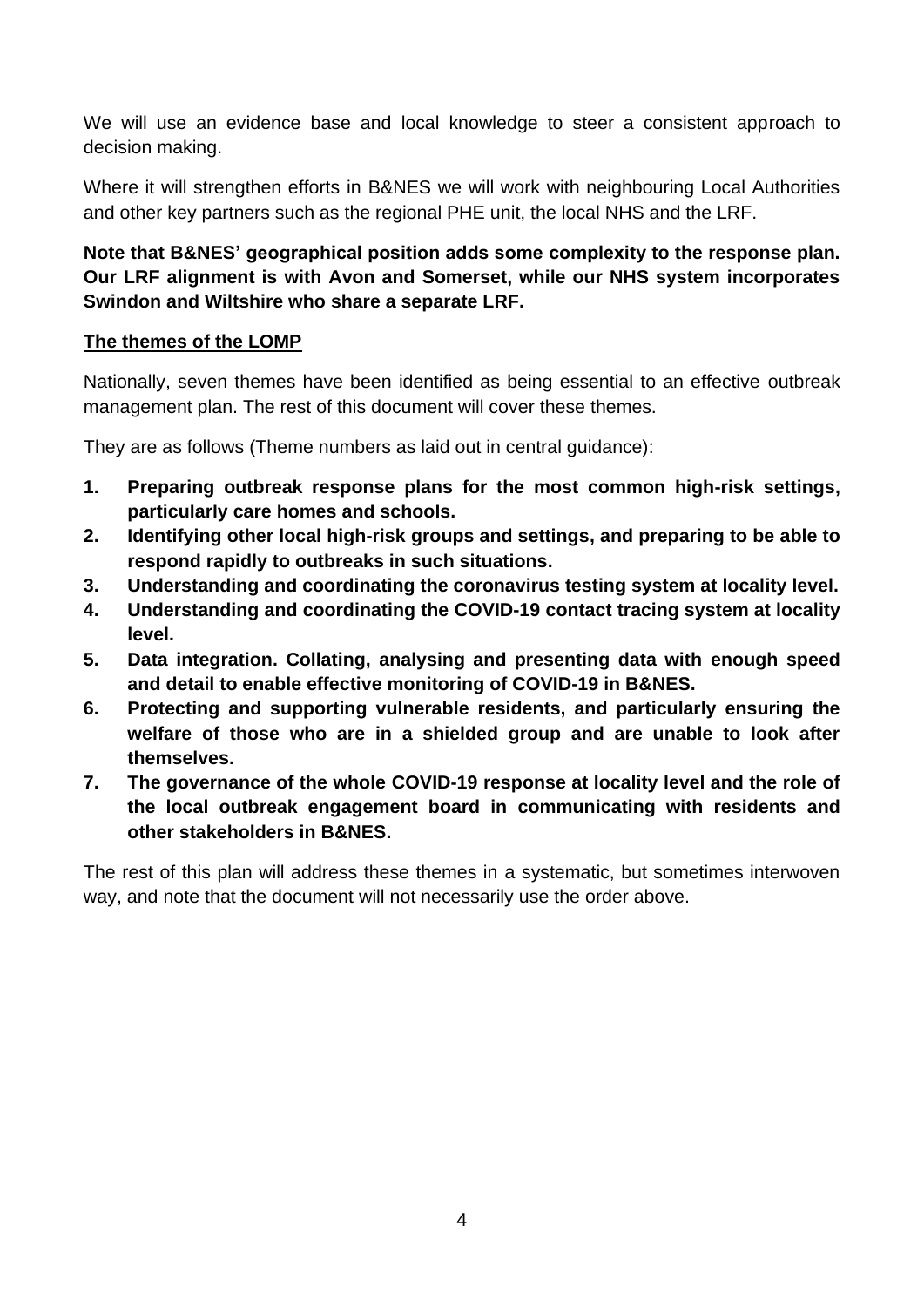# **Chapter 1: Governance and Accountability**

## **Governance**

Two Boards will play complementary roles in managing the pandemic in B&NES through the next year. With a degree of simplification these boards will each take charge of one of the two pillars of success identified above.

**A B&NES COVID-19 Health Protection Board,** based on the existing Health Protection Board, will be in overall operational charge of outbreak control efforts. Its functions will include managing information and coordinating and supporting local efforts at preventing and minimising outbreaks. This all links closely to the testing and tracing system. This board will be chaired by the director of public health, and in his absence the consultant in public health with the lead for health protection.

Membership of this board will be flexible but will have a core group drawn from public health, environmental health, adult social care, the emergency team (EPRR), communications, informatics and the NHS. Links will be made to the Compassionate Communities Hub and other stakeholders as required.

The terms of reference for this board derive from those of the existing Health Protection Board which have been developed since the new public health system began in 2013. Approx.

**A B&NES Outbreak Engagement Board,** chaired by the Council Leader will play a critical role in ensuring that local residents and other stakeholders in the public, private and third sectors all understand and abide by the need to comply with rules and principles designed to prevent viral transmission. The main focus of this board will be outwards to the wider community.

The role of this board will be briefly discussed in chapter 6.

## **Reporting and accountability**

The reporting structure underlying the governance of this outbreak needs to be effective but also realistic given the amount of time and effort that detailed reporting can take.

Both Boards will have representation on, and report into the B&NES Health and Wellbeing Board (HWB) which has an overall responsibility for all aspects of health and wellbeing in the locality. The HWB will also be the committee that signs off the LOMP.

The COVID-19 Health Protection board will also report regularly and where necessary to other important groups including:

- The B&NES Council senior management and corporate management teams
- The B&NES, Swindon and Wilshire NHS governance structures
- The Avon and Somerset Local Resilience Partnership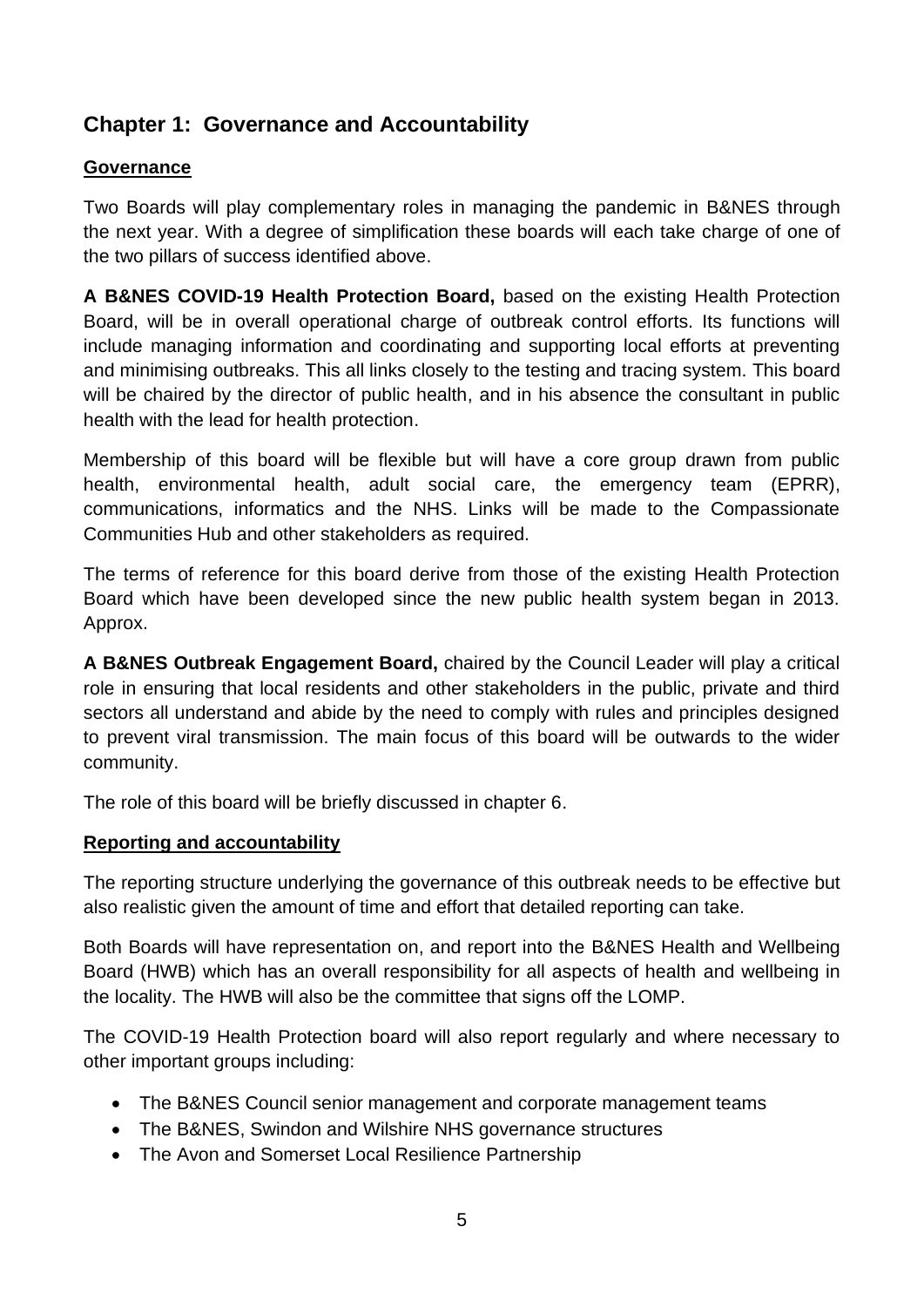It is not yet clear what lines and processes of accountability and reporting will be set up with regional and national bodies, but there will be intensive national monitoring of all aspects of the pandemic across the country and the focus of reporting will probably change to reflect the changing situation and specific areas of concern at different times.

# **Chapter 2: Data Integration and Use**

Data about the outbreak, including about testing, positive cases and contacts is essential for good local outbreak control. Managing data is a complex task with many different sources and streams with varying levels of timeliness and accuracy.

There are also particular issues arising from limited data flows still coming to local authorities.

In order to use data effectively and make sense of a wealth of statistics, we have adopted a "function led" approach in B&NES in which all information is seen as somehow answering one of three fundamental questions.

- **1. How do we monitor the general level of the outbreak in B&NES and further afield?**
- **2. How do we assure that the test and trace system is working well locally?**
- **3. How do we identify localised outbreaks as early as possible?**

### **1. How do we monitor the general level of outbreak in B&NES and further afield?**

There are **four recommended metrics** that should be used to track the local general level of outbreak/infection in Bath and North East Somerset, as follows:

- a. **Individuals reporting symptoms** by daily tracking using data from 111/GPs Primary Care of B&NES residents/registered [*possibly from the further development of the COVID-19 Capacity Threshold and Triggers Report, 1.2*].
- b. **Positive swab test results** by daily tracking of positive pillar 1 and pillar 2 test results provided by PHE (via. HPZone) [*from the daily MSOA and weekly postcode level Case Line Lists, 5.1 and 5.3 respectively*].
- c. **Admissions to hospital** by monitoring daily suspected, and later tested positive or already known to be positive in-patients (i.e. community acquired); as well as newly COVID-19 positive in-patients acquired in the RUH (i.e. nosocomial infections) [*possibly from the developing COVID-19 Capacity Threshold and Triggers Report, 1.2*].
- d. **Deaths** by tracking, preferably from the weekly internally supplied registered deaths [*2.5*], or alternatively weekly ONS death registrations releases [*2.3*].

All of these metrics are tracked on a daily basis, either by the BI Team through dashboards, or by BSW CCG through daily Sitreps.

In addition, a number of different alert systems are produced [*1.1,1.2 and 1.3*], particularly the PHE South West Early Warning for Confirmed COVID-19 Cases [*1.3*], are logged and tracked by the B&NES Business Intelligence team, but some occur after the release of daily positive test data [*5.1*].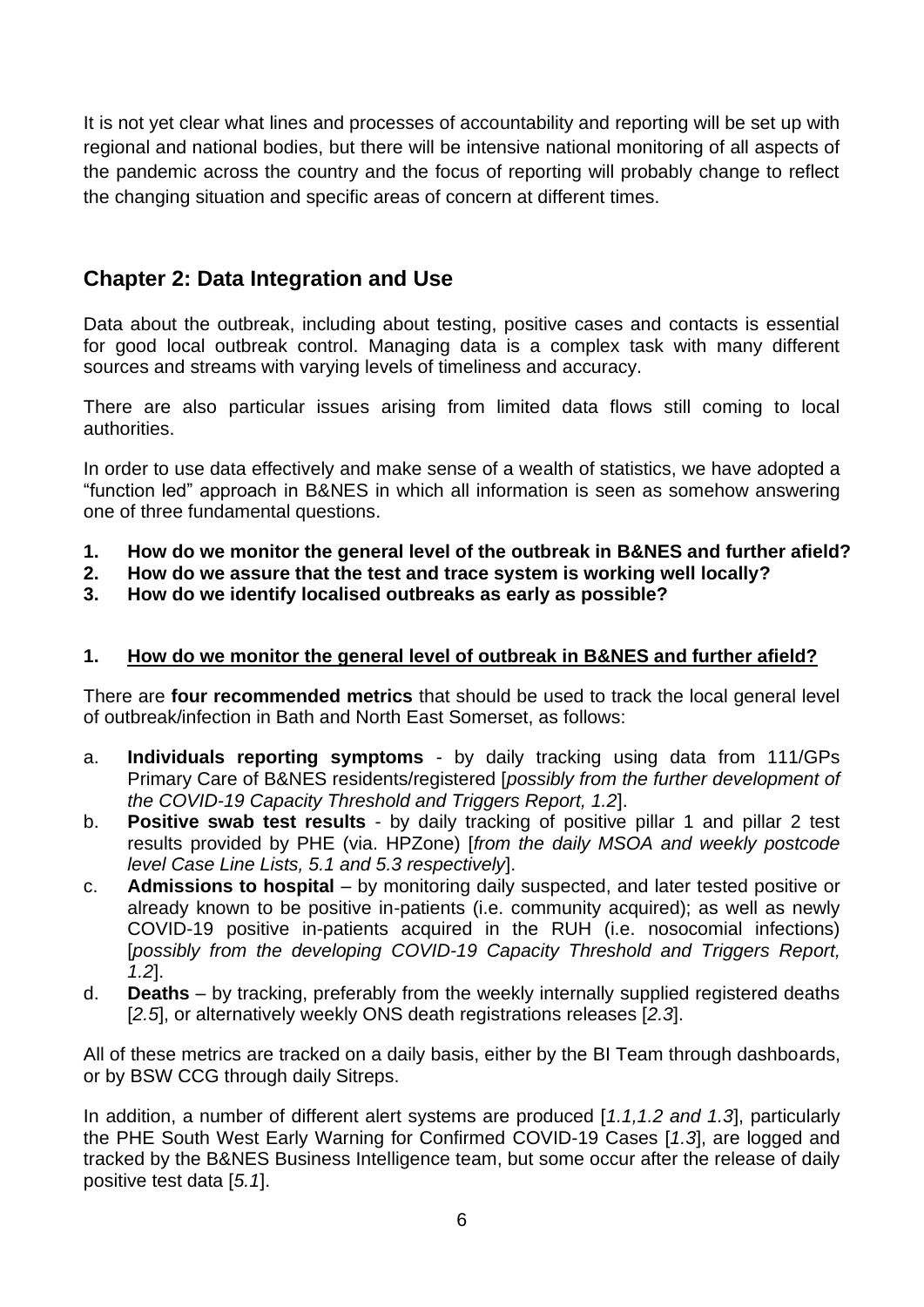## **2. How do we assure that the test and trace system is working well locally?**

We should aim to understand the following metrics:

- Whether everyone who needs a test gets a test.
- Whether tests are turned around in an appropriate timescale, e.g. timely delivery and return of tests for home testing kits, as well as timely notification of results.
- Whether people with appropriate positive test results are contacted quickly; their close contacts are identified, tracked and traced in a timely manner; and everyone who should is self-isolating for the recommended period.

At present, local intelligence has been provided with information regarding:

- Testing in care homes (suspected cases recorded [*B&NES Care Home Sitrep, 3.2*] and tests completed [*PHE Line Lists, 5.1 and 5.3*].
- Summary contact tracing statistics from Department of Health & Social Care (DHSC), including:
	- how many confirmed cases have been referred;
	- how many contacts have been identified, and how many contacts have been completed; and
	- how many have been managed by Level 1 Health Protection Teams.

These data sets and statistical returns are reviewed on publication by the Business Intelligence team; and Adult Social Care, Adult Safeguarding and Public Health teams in the case of Care Home Sitreps.

The issue of publishing statistics to show how effectively the testing programme is being managed was raised by UK Statistics Authority on 2<sup>nd</sup> June[:](https://www.statisticsauthority.gov.uk/correspondence/sir-david-norgrove-response-to-matt-hancock-regarding-the-governments-covid-19-testing-data/) [https://www.statisticsauthority.gov.uk/correspondence/sir-david-norgrove-response-to-matt](https://www.statisticsauthority.gov.uk/correspondence/sir-david-norgrove-response-to-matt-hancock-regarding-the-governments-covid-19-testing-data/)[hancock-regarding-the-governments-COVID-19-testing-data/](https://www.statisticsauthority.gov.uk/correspondence/sir-david-norgrove-response-to-matt-hancock-regarding-the-governments-covid-19-testing-data/)

It is not possible to further define the answers to these questions without considerable data development. This could be additional row level data being provided by the national NHS Test and Trace service or through the development of any local intelligence sharing/track and trace activities.

As this document is being written a lot of effort is being made to enable timely local answers to these questions, but the data flow will develop alongside the development and increasing capacity of the test and trace system itself.

#### **3. How do we identify localised outbreaks as early as possible?**

An outbreak can be defined as:

- two or more persons with the same disease or symptoms or the same organism isolated from a diagnostic sample, who are linked through common exposure, personal characteristics, time or location; or
- a greater than expected rate of infection compared with the usual background rate for the particular population and period.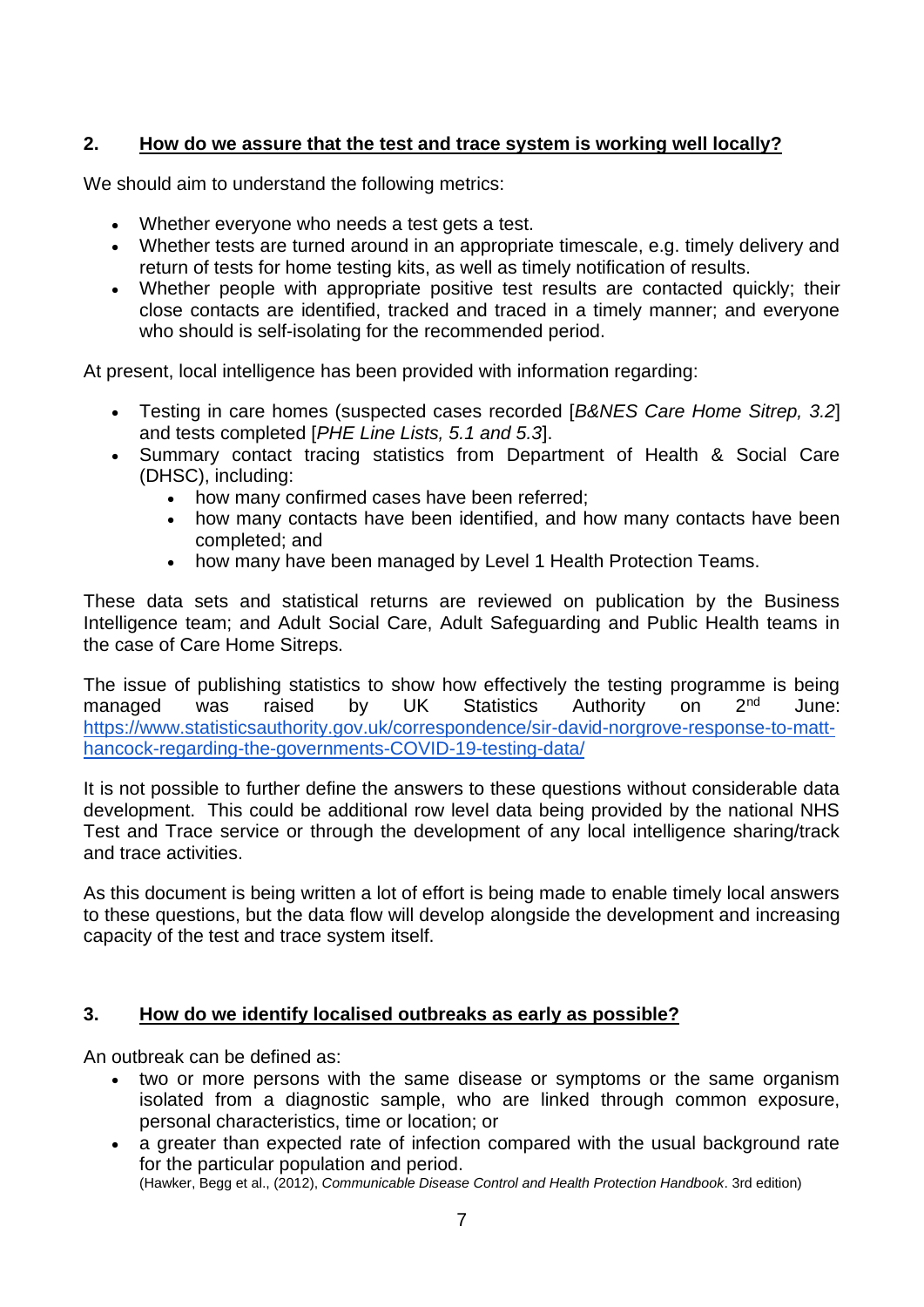Furthermore, the second part of this definition is covered in Q1 above, i.e. under wider surveillance.

Critical to identifying localised outbreaks is the ability to access very timely data, preferably within 24 hours or sooner of a suspected case being identified. All sources identified in section 1 have the potential to provide an indication of the presence of a localised outbreak. In addition, standard health protection practice at level one (local authority) provides summary intelligence (not line level) regarding outbreaks.

The draft test and trace notification process will notify local authorities in the case of any of the following conditions being met:

- Any positive confirmed cases where an education or childcare setting may be involved.
- Any care home setting.
- The NHS Test and Trace Service identifying a positive confirmed case as:
	- occurring in a "complex setting" (e.g. shelter, hostel etc.);
		- cases which may have a local consequence (e.g. media interest, impact on public services); or
		- representative of a local increase in cases in a specific establishment (e.g. workplace).

As a consequence, whilst timely identification of an outbreak is possible at a general level; more details on the context surrounding the outbreak, including common features, demographic characteristics, employment or education factors which may significantly influence the outbreak will not be available until a Health Protection notification is received.

## **Data Integration and Future Options**

The above review is developed from known data sources at the point of writing. To develop more sophisticated health surveillance methodologies it is essential that more detailed information is provided to local authorities by key stakeholders, particularly DHSC, PHE and the new **Joint Biosecurity Centre (JBC).**

On the basis of *parity of esteem*, this should include:

- NHS number and full address for positive cases.
- Detail of traced contacts at a personal level, including information about workplace or social commonalities.
- Any additional data sources used in the development of national surveillance programmes (e.g. Google mobility, DWP, etc.).
- To be made available in a manner that allows for automated, machine readable sharing and access.

**The Joint Biosecurity Centre** is a new unit specifically set up to advice central and regional bodies on the appropriate alert level, and to use data coming into the centre to help local bodies identify concerning trends in their localities.

Although it can be difficult to define benefits of this without access to the data, some options that could be identified are as follows: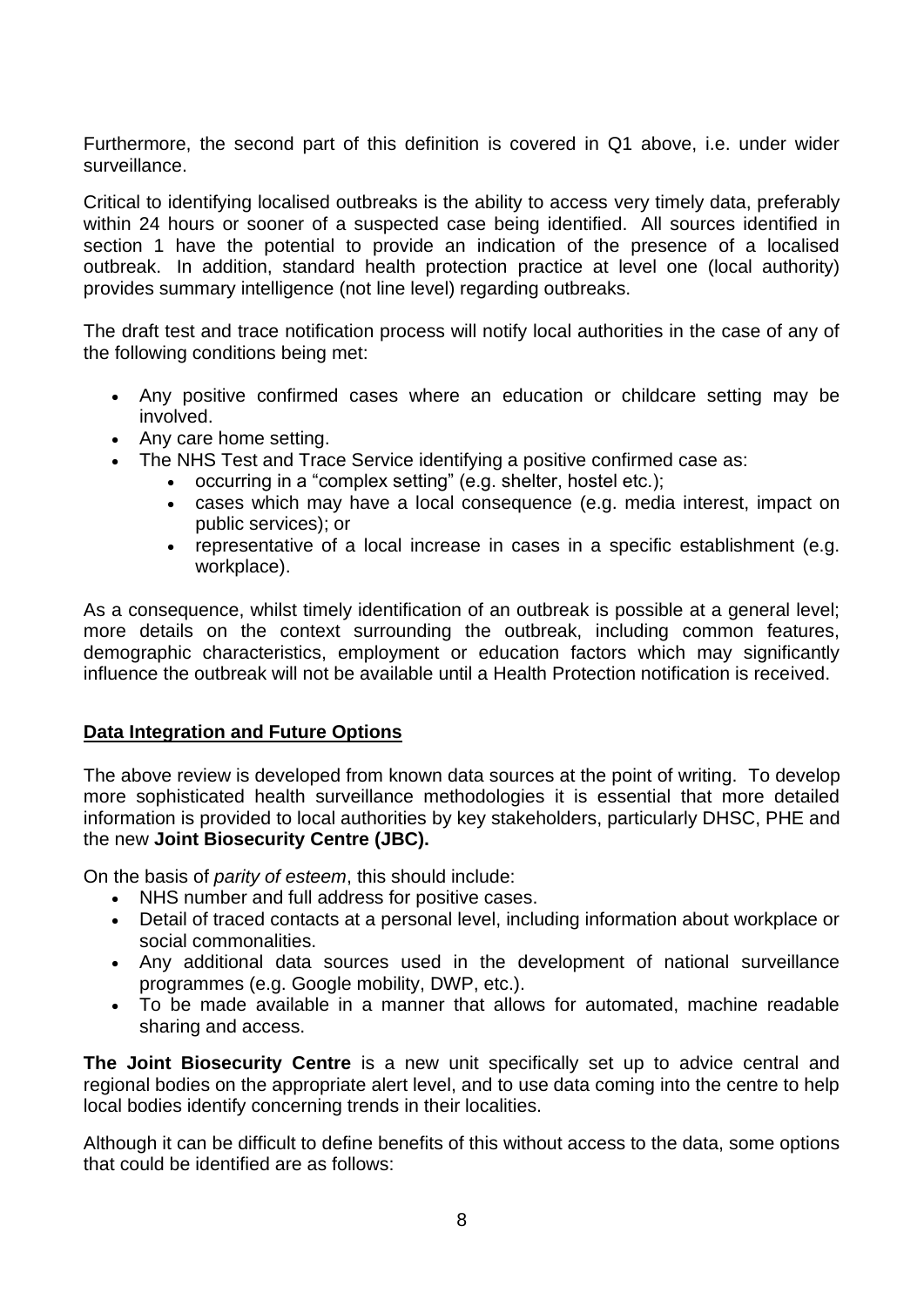- Near-instant reconciliation with Council held lists of vulnerable people (e.g. shielded, high risk children/young people and all adult social care clients) to manage risks to our most vulnerable residents.
- Integration with the Virgin Care Integrated Care Record (ICR), allowing both risk stratification (e.g. risk of hospitalisation) and effective live communication flow with key agencies (e.g. General Practice).

These methods would require appropriate data protection/privacy impact assessment.

## **Chapter 3: Prevention and Response Plans for Places and Communities**

#### **Introduction**

It is clear from the progress of the outbreak so far, not only that staff and residents of care homes are among the most vulnerable groups in our community, but that they have also taken a big part of the burden of illness and death in the first wave of the outbreak. Furthermore there has been much discussion through national media about the degree to which this outcome was partly as a result of policies that protected the capacity of the NHS when there were fears that it could quickly become overwhelmed.

This level of illness and death must not be repeated, and detailed plans are now being put in place to monitor and protect these institutions. Indeed much good local work has been done already, including a lot of work training home staff in infection prevention and control.

Our schools, and also other early years settings like nurseries, are also places where very many people come together; children, teachers and other staff, who are also fully integrated into local communities.

Children themselves tend to have mild illnesses when infected by coronavirus, but they can spread infection to others, and so any outbreaks in schools must quickly be identified and steps taken to minimise wider risks of infection. And because schooling is so important to the wellbeing and future of our children schools must operate in ways which minimise the likelihood of having to restrict access again in the face of cases and outbreaks in the future.

Therefore a full theme of the LOMP is focused on these two settings. It should be noted that B&NES has two large **universities** and a multi-campus **college**, and we are also working with these locations to enable them to continue their important work in ways that minimise risks from coronavirus. Detailed plans will be developed as these institutions gear up for reopening in the Autumn.

It should be also be noted that the other biggest area of concern in terms of specific settings with the largest danger of spread of infection is the NHS itself and particularly hospitals, such as the RUH. The reason that the LOMP is not asked to focus on NHS settings so closely is that the NHS has capacity of its own to manage these so called "nosocomial" outbreaks, although wherever this happens the local authority is still a key partner along with Public Health England.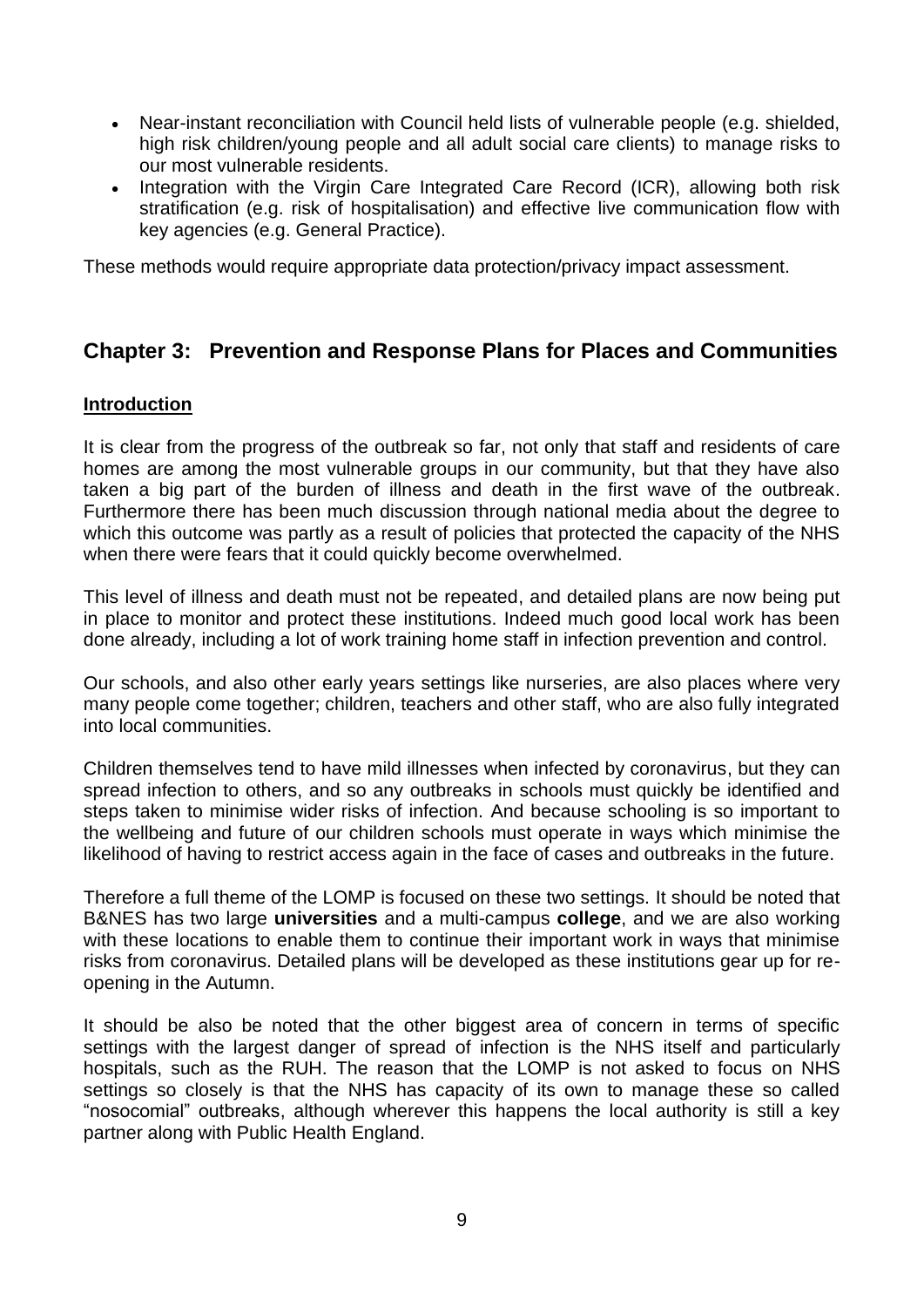In addition a further theme of the LOMP is to identify other high risk groups in the community whether by specific location or other community characteristics (eg homelessness). There are many such groups and places and so there will not be a specific detailed plan built for all possible eventualities. Rather the aim is to identify and be ready to react swiftly to concerns. This will depend on a good network of contacts and the application of our well-tested generic communicable disease outbreak control plans which we have developed with Public Health England.

# **A. Care homes**

#### **1. Relevance of this setting for outbreak prevention and control**

Nationally, approximately 400,000 older people in the UK live in care homes. This is a bed base three times that of the acute hospital sector.

Most care home residents have some degree of cognitive impairment, multiple health conditions and physical dependency and many are in their last years of life. Many care home residents are particularly vulnerable to COVID-19 infection as a consequence of their complex medical problems and advanced frailty, and due to regular close contact with staff providing social, care and nursing support. Their vulnerability leads them to be particularly susceptible to infection with an increased likelihood of poor health outcomes and death.

As with other settings, robust, continuous and well-planned approaches to infection prevention and control can make significant differences which can reduce rates of infection. Key concerns relate to transmission between residents; and between residents, the staff who support and care for them and visiting friends and family.

## **2. Local provision**

Care homes in B&NES include both nursing and residential provision with significant specialist provision for those with dementia, complex needs, learning disabilities, autism or mental health needs. The majority of residents are from the B&NES area. Care homes are run in the main by private businesses (18 separate companies) with 3 charitable/not for profit homes running 4 homes. Specialist homes (mental health and learning disabilities/autism) are run by 12 businesses.

| <b>Care homes</b>        | No. of homes | No. of<br>residents<br>(approx.) | No. of staff<br>(approx.) |
|--------------------------|--------------|----------------------------------|---------------------------|
| <b>Nursing Homes</b>     | 18           | 710                              | 1000                      |
| <b>Residential Homes</b> | 15           | 420                              | 550                       |
| TOTAL                    | 33           | 1130                             | 1550                      |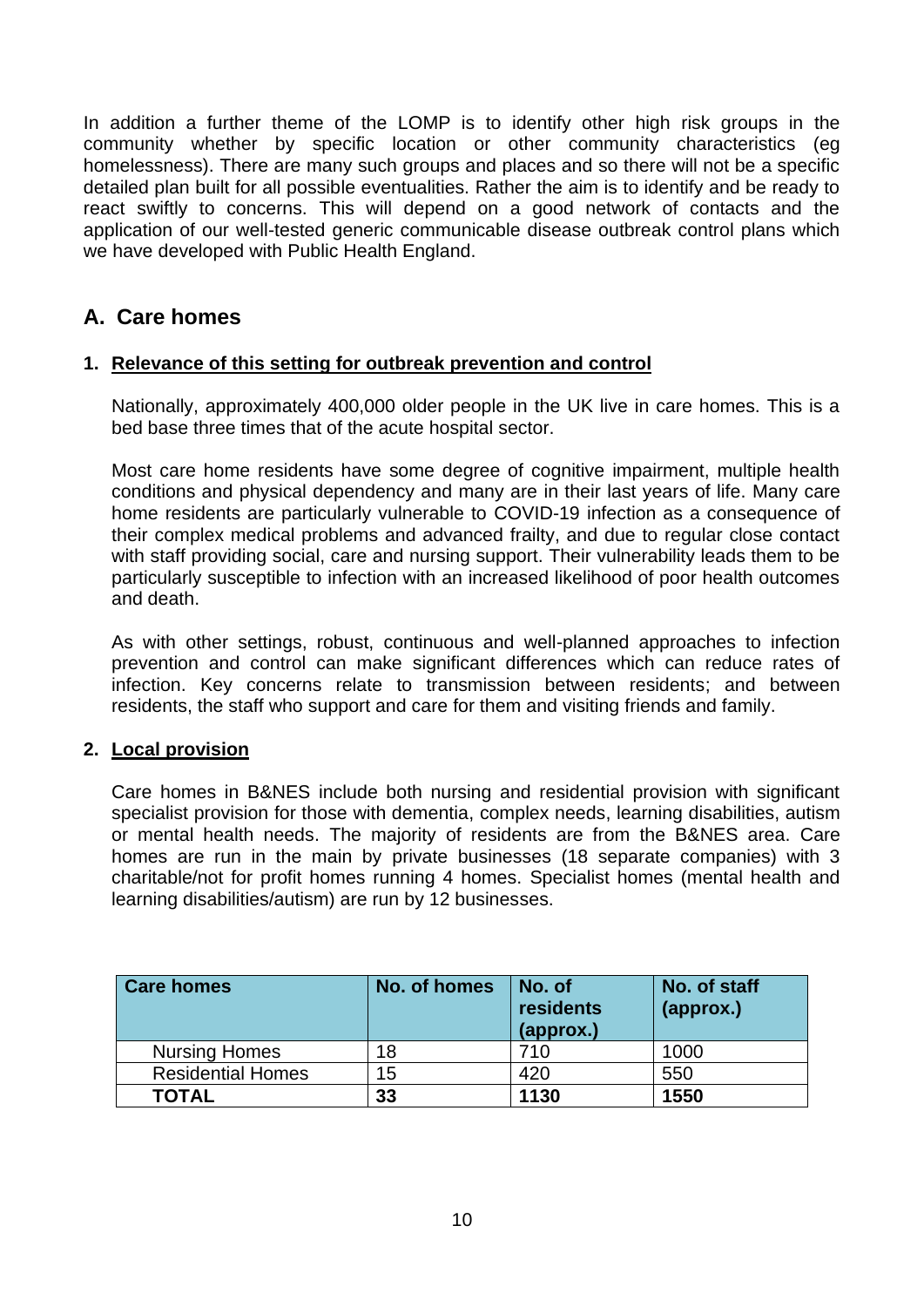| <b>Specialist homes</b>                      | No. of homes | <b>Total bed</b><br>space | No. of staff<br>(approx.) |
|----------------------------------------------|--------------|---------------------------|---------------------------|
| Learning disability/<br>autism - residential | 21           | 196                       |                           |
| Learning disability/<br>autism - nursing     |              | 15                        |                           |
| Mental health                                |              | 8                         |                           |
| <b>TOTAL</b>                                 | 23           | 420                       | <b>Estimated 60</b>       |

#### **3. Responsibilities of the LA to providers**

The LA has both direct and indirect responsibilities to support providers. Beyond COVID-19 support the LA retains ongoing responsibilities through the Care Act 2014 to maintain and support a market that delivers a wide range of sustainable, safe and highquality care and support services. The contract held by the LA and CCG commissioners with care homes includes expectations on infection prevention and control practice.

In B&NES much support is given through an integrated arrangement through the Council, Clinical Commissioning Group (B&NES, Swindon and Wiltshire) and Virgin Care. The journey towards closer integration is set out within the Your Care Your Way programme, redesigning community health and care services and consolidating the commitment to invest in preventative services and to further develop integrated services with Virgin Care. Developing this integrated model has enabled B&NES to respond to the challenge of COVID-19 with well-coordinated support and has furthered commitments to increasing the speed of acute to community discharge.

It is important to note that the Council has been particularly impacted by the COVID-19 experience, having seen significant loss of income consequential to its role as a national heritage site. Savings will need to go beyond efficiency and on-going commitments to manage care costs.

A number of teams and organisations work with care homes to help homes prevent and manage cases of COVID-19 including the Adult Social Care commissioning team, GP practice, CQC, LA public health team, IP&C officers, community frailty practitioner, and the CCG IP&C lead.

#### **4. Outbreak management plan for care homes**

#### • **Case definition**

*Possible case:* Any resident or staff with symptoms of COVID-19 (fever, new continuous cough, loss of normal sense of smell or taste, new onset of influenza like illness or worsening shortness of breath). Note: elderly people can often present with non-typical symptoms such as sudden decline in physical or mental ability, lethargy or change from usual demeanour without other explanation

*Confirmed case*: Any resident or staff with laboratory confirmed diagnosis of COVID-19.

#### • **Contact definition**

*Resident contacts:* are those that: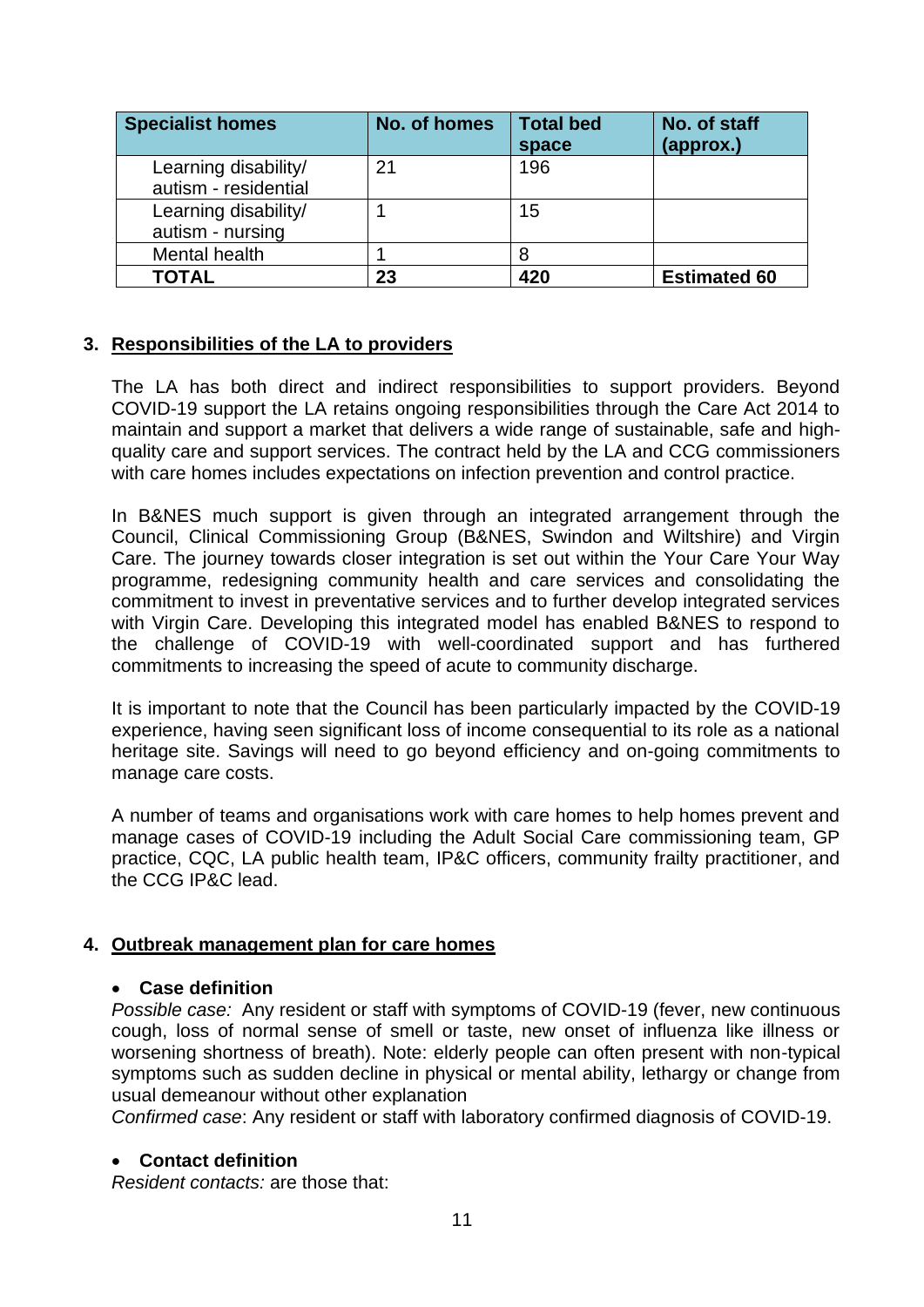- o Live in the same unit / floor as the infectious case (e.g. share the same communal areas) or
- o Have spent more than 15 minutes within 2 metres of an infectious case

*Staff contacts:* care home staff that have provided care within 2 metres to a possible or confirmed case of COVID-19 for more than 15 minutes.

#### • **Outbreak definition**

Two or more cases which meet the case definition of a possible or confirmed case as above, within a 14-day period among either residents or staff in the setting.

#### • **Monitoring arrangements and the flow of test results**

Critical to identifying localised outbreaks is the ability to access very timely data, preferably within 24 hours or sooner of a suspected case being identified. Cases in residents and staff are identified in several ways.

The following section sets out the processes by which details of possible and confirmed cases are fed into the NHS Test and Trace system, and by which the LA is notified of such cases.

The HPT's Standard Operating Procedure for care homes sets out that care homes will notify the HPT of:

- a single suspected or confirmed case of COVID-19 in a resident (the HPT then arrange testing and give IPC advice)
- suspected outbreak of COVID-19 in the care home (the HPT then arrange testing and give outbreak control advice)
- more than 1 staff member off sick with symptoms of COVID-19 OR 1 staff member laboratory confirmed with COVID-19

In addition to the above, all care homes have been encouraged to take up the national 'whole care home testing' programme which enables testing for all residents (whether or not they have symptoms) and asymptomatic staff and the HPT are notified of any positive cases.

Symptomatic staff access testing through national self-referral or employer referral portals. The HPT are then informed of confirmed cases through the national NHS Test and Trace system and will carry out contact tracing with these cases.

The pathways by which local authorities receive data on possible or confirmed cases are developing all the time. At present, the local authority is made aware of possible/confirmed cases through the following routes:

- Notification from the Health Protection Team of possible or confirmed cases reported to them by care homes
- Notification from the Health Protection Team of confirmed cases identified through the Whole Care Home Testing scheme
- Numbers of COVID-19 possible/confirmed cases and deaths as reported by care homes to Adult Social Care daily (includes numbers of positive and negative results reported through Whole Care Home Testing)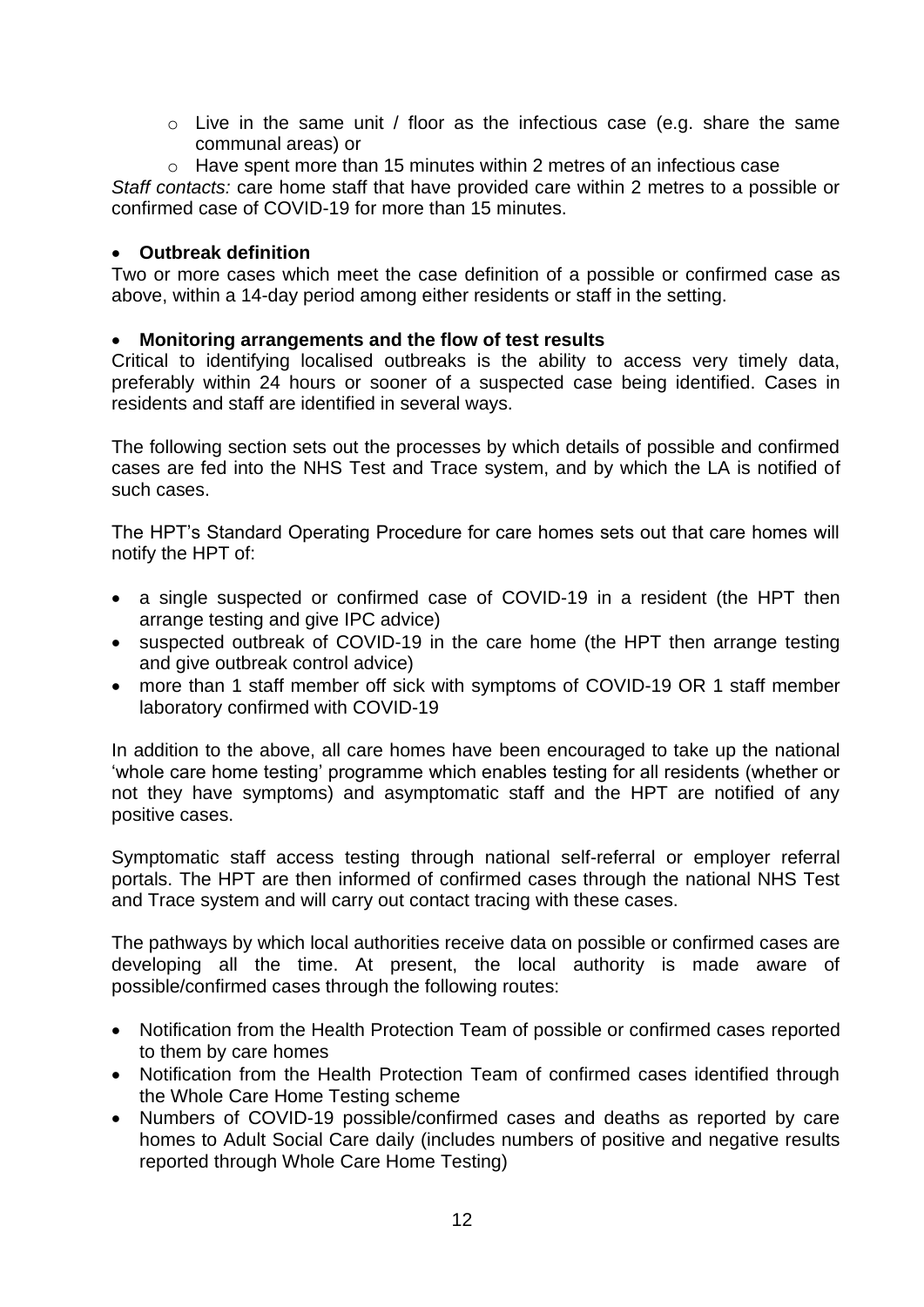- Daily line lists received about confirmed cases in B&NES providing information on age group, gender, MSOA
- Weekly line list received on confirmed cases in B&NES providing information on age, gender, and postcode (postcode usually identifies the care home)

The table below gives an overview of the multi-disciplinary response to different case and outbreak scenarios in care homes. A more detailed care home outbreak management development plan will be produced to sit behind this.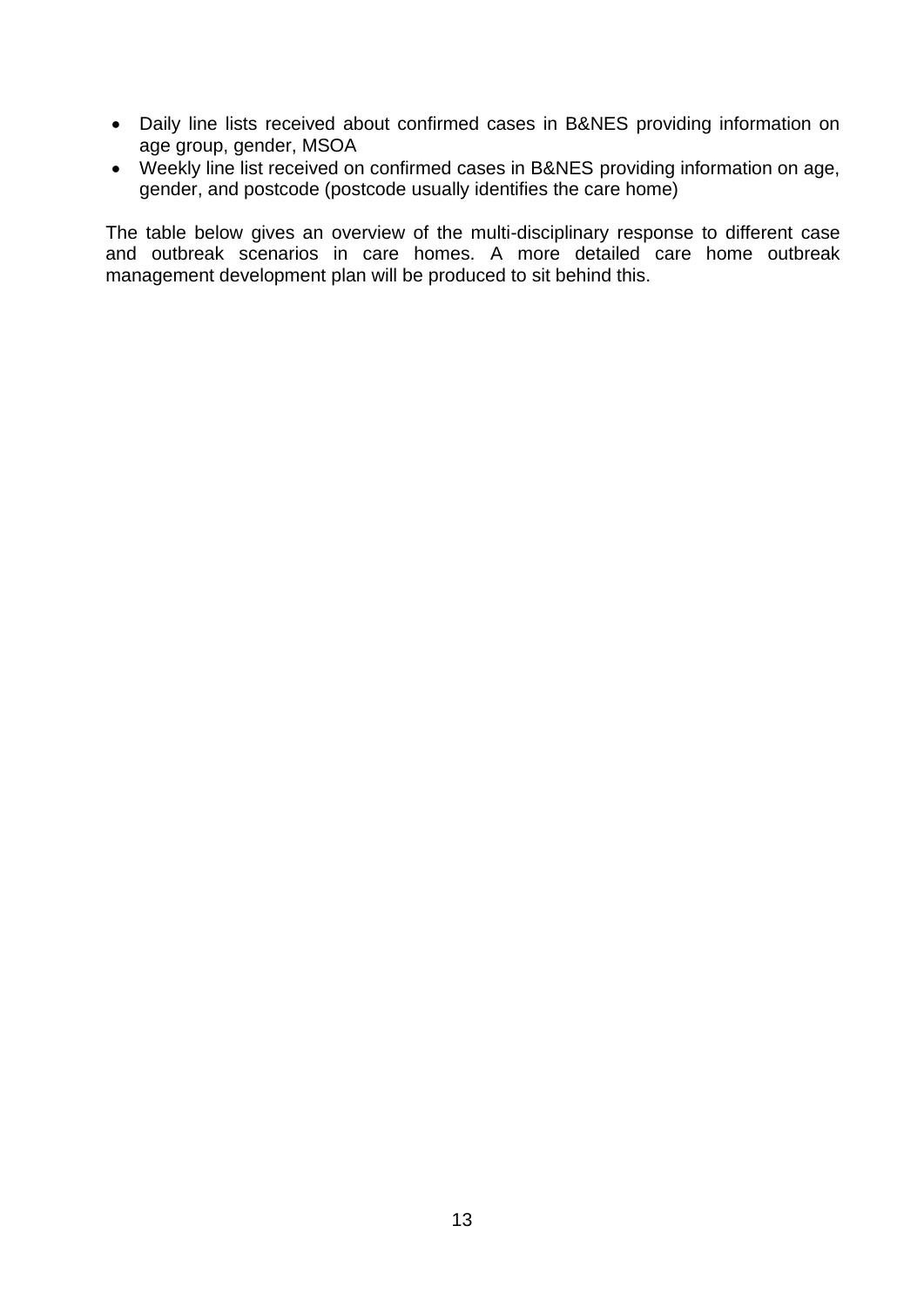| <b>Scenario</b>            | Role of organisation/team |                         |                        |                                             |                         |                         |
|----------------------------|---------------------------|-------------------------|------------------------|---------------------------------------------|-------------------------|-------------------------|
|                            | <b>Commissioner</b>       | <b>LA Public</b>        | <b>LA Infection</b>    | <b>PHE Health Protection</b>                | <b>LA Environmental</b> | <b>BSW CCG</b>          |
|                            |                           | <b>Health/Comms</b>     | <b>Prevention and</b>  | Team                                        | <b>Health team</b>      |                         |
|                            |                           |                         | <b>Control Officer</b> |                                             |                         |                         |
| No suspected or            | Offer support & advice    | Plan for strengthened   | Maintain contact with  | Develop guidance and                        |                         | Plan for strengthened   |
| confirmed cases            | on range of issues.       | IP&C.                   | care homes providing   | prevention materials                        |                         | IP&C.                   |
| (prevention)               | Gather daily sitreps      | Localise & disseminate  | training, advice,      | and encourage take up                       |                         |                         |
|                            | from care homes.          | prevention and comms    | problem solving.       | of learning                                 |                         |                         |
|                            | Disseminate materials     | guidance.               | Follow up actions from | opportunities.                              |                         |                         |
|                            | on prevention and         | Encourage take up of    | IP&C MDT meetings      |                                             |                         |                         |
|                            | comms guidance.           | learning and testing    | with identified care   |                                             |                         |                         |
|                            | Encourage take up of      | opportunities.          | homes.                 |                                             |                         |                         |
|                            | learning and testing      | Seek assurance on       |                        |                                             |                         |                         |
|                            | opportunities.            | preparation for dealing |                        |                                             |                         |                         |
|                            | Facilitate PPE access.    | with cases.             |                        |                                             |                         |                         |
|                            | Seek assurance on         | Support PPE access.     |                        |                                             |                         |                         |
|                            | preparation for dealing   | Develop risk            |                        |                                             |                         |                         |
|                            | with positive cases.      | assessment.             |                        |                                             |                         |                         |
|                            | Co-chair regular IP&C     | Co-chair regular IP&C   |                        |                                             |                         |                         |
|                            | MDT meetings to           | MDT meetings to         |                        |                                             |                         |                         |
|                            | identify support needs    | identify support needs  |                        |                                             |                         |                         |
|                            | of identified care        | of identified care      |                        |                                             |                         |                         |
|                            | homes.                    | homes.                  |                        |                                             |                         |                         |
| First report of one        | As above.                 | As above.               | Contact care home to   | Follow national                             |                         |                         |
| or more possible/          | Encourage reporting to    |                         | offer support and draw | standard operating                          |                         |                         |
| confirmed cases            | HPT.                      |                         | in wider input as      | procedure.                                  |                         |                         |
|                            |                           |                         | needed.                | Notify LA.                                  |                         |                         |
| <b>Escalation of cases</b> | Contribute to outbreak    | Contribute to/lead      | Contribute to outbreak | Follow national                             | Contribute to contact   | Contribute to outbreak  |
| and/or deaths              | control meetings.         | outbreak control        | control meetings.      | standard operating                          | tracing as required.    | control meetings.       |
|                            | Offer mental health       | meetings.               |                        | procedure.                                  |                         | IP&C lead to visit home |
|                            | support as needed in      |                         |                        | Notify LA and consider                      |                         | to review IP&C          |
|                            | collaboration with        |                         |                        | holding outbreak                            |                         | processes and offer     |
|                            | AWP.                      |                         |                        | control meeting in<br>collaboration with LA |                         | support.                |
|                            |                           |                         |                        |                                             |                         |                         |
|                            |                           |                         |                        | PH.                                         |                         |                         |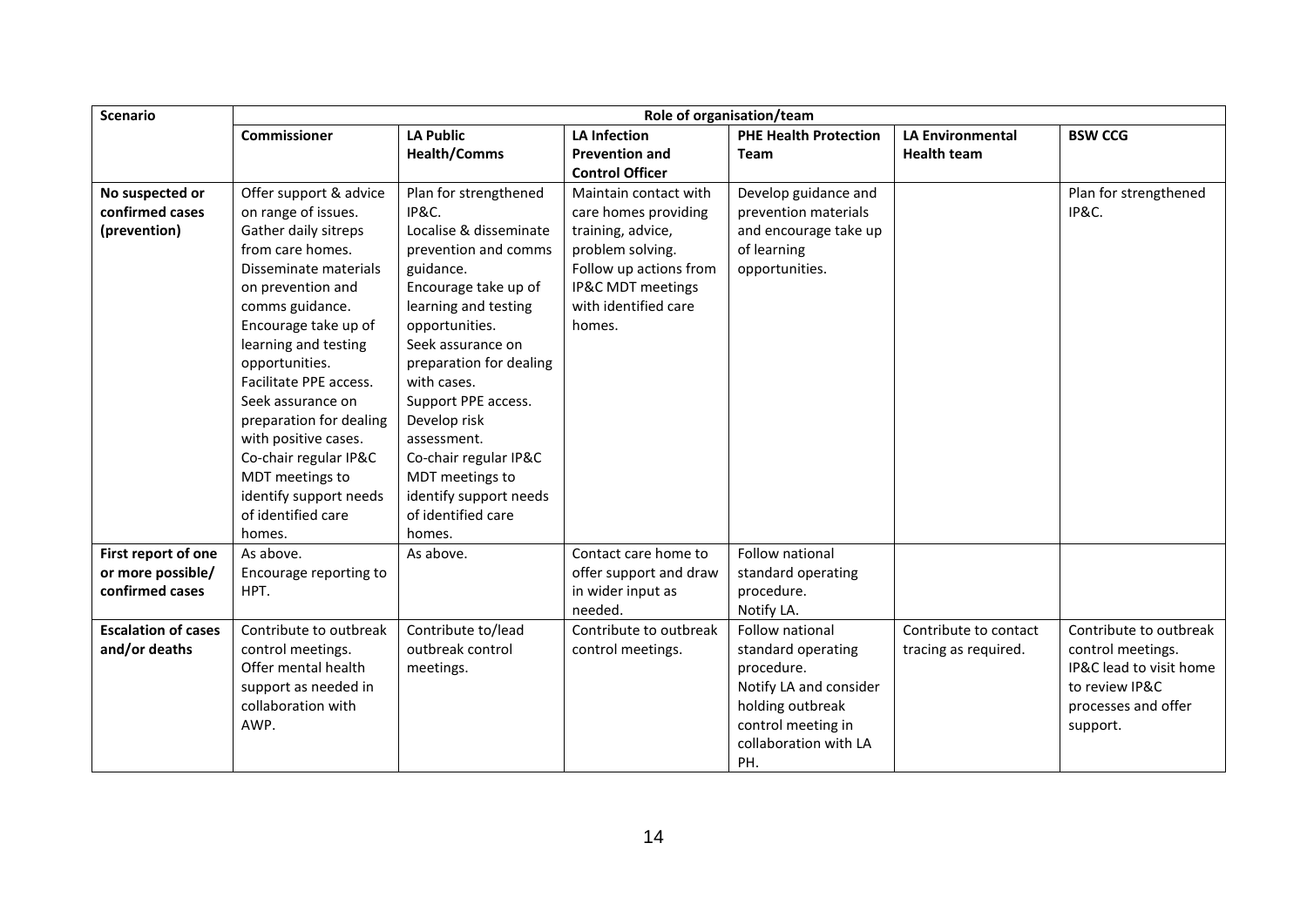# **Prevention and Response Plans for Places and Communities**

## **B. Schools and early years settings**

#### **1. Relevance of this setting for outbreak prevention and control**

Outbreaks of infections of COVID-19 can occur in education settings due to the potential close contact between children and staff and the frequency with which shared surfaces in the closed environment are touched. However, the impact can be greatly reduced by following robust prevention practices (ensuring that symptomatic people stay at home, following social distancing guidance, practicing good hand and respiratory hygiene, and adopting good infection control practices), and recognising possible cases early and acting promptly.

Children can be infected with SARS-CoV-2 and become ill with COVID-19. However, evidence suggests that younger children (up to age 11 to 13 particularly) are less susceptible to infection than adults and their symptoms are generally milder. There is not enough evidence yet to say whether the susceptibility of older children is different to that of adults. There is no evidence to suggest that children transmit the virus any more than adults. A PHE study is underway to better understand the rates of transmission within schools.

| Age           | <b>Approximate number</b>         |  |  |  |
|---------------|-----------------------------------|--|--|--|
| group         |                                   |  |  |  |
| $0-4$ years   | 9,500                             |  |  |  |
| 5-9 years     | 10,500                            |  |  |  |
| $10-14$ years | 10,000                            |  |  |  |
| 15-19 years   | 13,500 (including some term-time  |  |  |  |
|               | <b>Higher Education students)</b> |  |  |  |

The numbers of children and young people in B&NES are shown in the table below:

Nationally, approximately 7% of school children attended an education setting at the beginning of June. This percentage is expected to remain static until the end of term and then increase when schools re-open in September.

Some children and young people are particularly vulnerable to more severe illness from COVID-19 infection. PHE guidance states that vulnerable children and young people's attendance in education is expected where it is appropriate for them (that is, where there are no shielding concerns for the child or their household, and/or following a risk assessment for children with an EHC plan) so that they can gain the educational and wellbeing benefits of attending.

## **2. Local provision**

#### • **School setting**

There are 81 maintained and academy schools in B&NES (63 primary, 12 secondary, 3 special and 3 studio). Schools vary hugely in size, with numbers of pupils in primary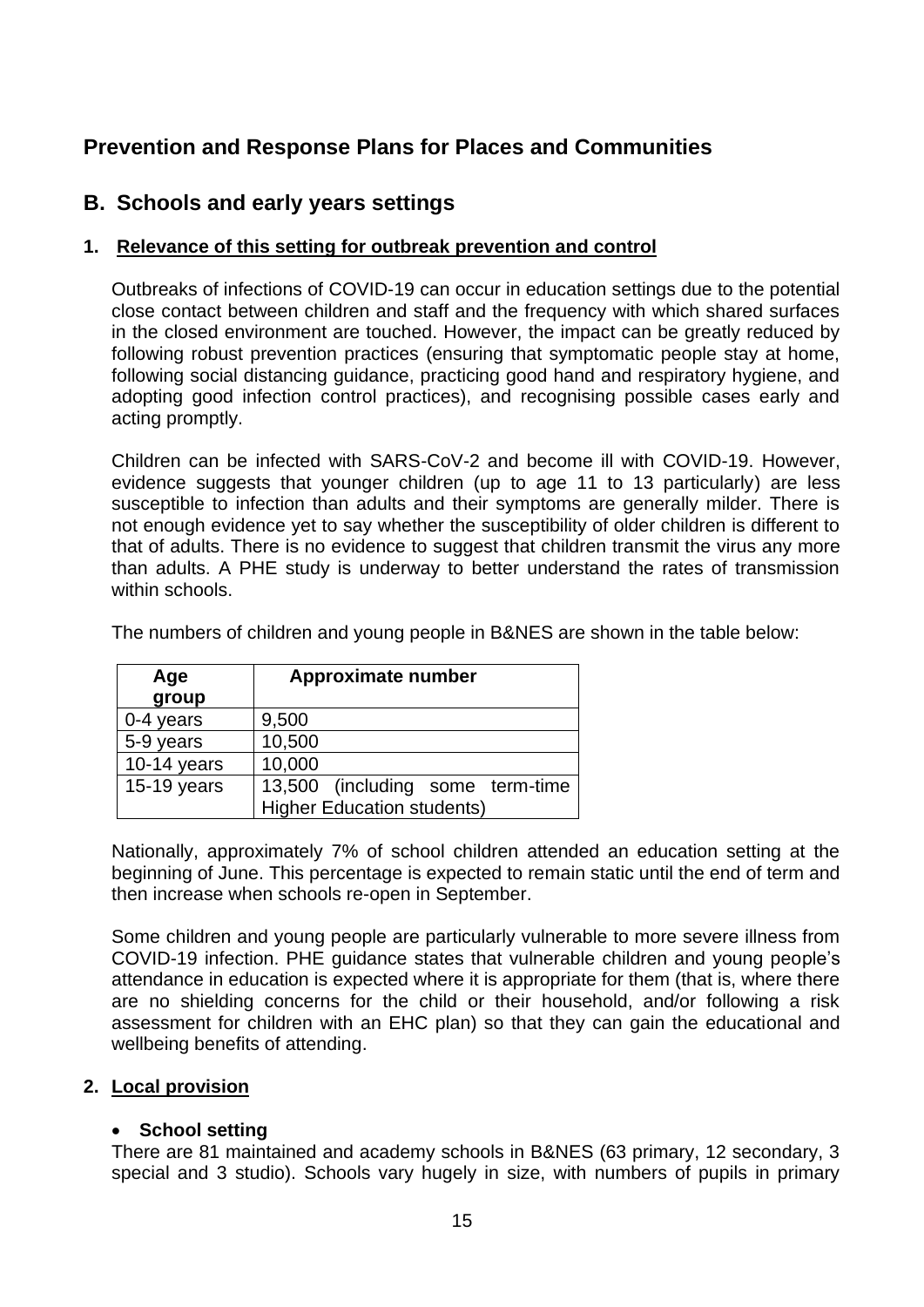schools ranging from just over 50 in the smallest to over 600 in the largest. For secondary schools the range is under 280 to over 1700. The risk of spread of infection in larger schools is substantially reduced through the protective measures schools have put in place to create safer environments.

Of the 81 schools, 71 are academies and 10 are maintained. There are thought to be 9 independent schools in B&NES spanning ages 3-18 years.

#### • **Early years sector**

The early years sector is made up of group-based provision in the private, voluntary and independent sectors (76), school=based nursery provision (16 providers), and childminding provision (112 providers) plus a small number of independent providers.

#### • **Communication with providers**

The Local Authority uses a range of methods to get its messages to education and childcare providers including regular meetings hosted by the Education Director with maintained and academy trusts.

#### **3. Responsibilities of the LA to providers**

The LA directly governs maintained schools and so has influence over how these schools follow outbreak control advice. Schools with academy status are governed by boards of trustees independent from the LA. The Regional Schools Commissioner (appointed by the Government) has direct responsibility for the academies and the LA has limited authority to expect academies to follow guidance and advice. However, the relationship between the CEO's of the trusts and the LA Officers is good and generally the academy trusts would look to the LA for advice. The LA have a duty to challenge schools and respond to parental complaints, this may involve directing concerns to the Regional Schools Commissioner and Ofsted

The Statutory duties of the LA can vary significantly between the different types of educational providers. There are several teams and service areas that provide advice and guidance to all parts of the educational sector including: Children Missing Education Service, SEN specialist support teams, School Improvement Advisory service, Education Psychology Service, and the Early Years Foundation Stage team.

The local authority has a role to support education and childcare settings in accessing local PPE markets and available stock locally. It is also responsible for organising and providing Home to School Transport. The Passenger transport team issues advice to schools and to coach and taxi organisations on outbreak prevention.

No major changes are anticipated in the provider landscape or local authority that would impact on the prevention or management of COVID-19.

#### • **Public Health team, B&NES LA**

Public Health provide relevant advice and guidance to education and early years settings (including private EY providers and academy and independent schools) on COVID-19. Specifically, but not exclusively, this relates to issues such as hygiene, social distancing, PPE, testing, tracing, case management, cleaning and waste disposal. Relevant documents are stored on the Public Health Programme pages of the Hub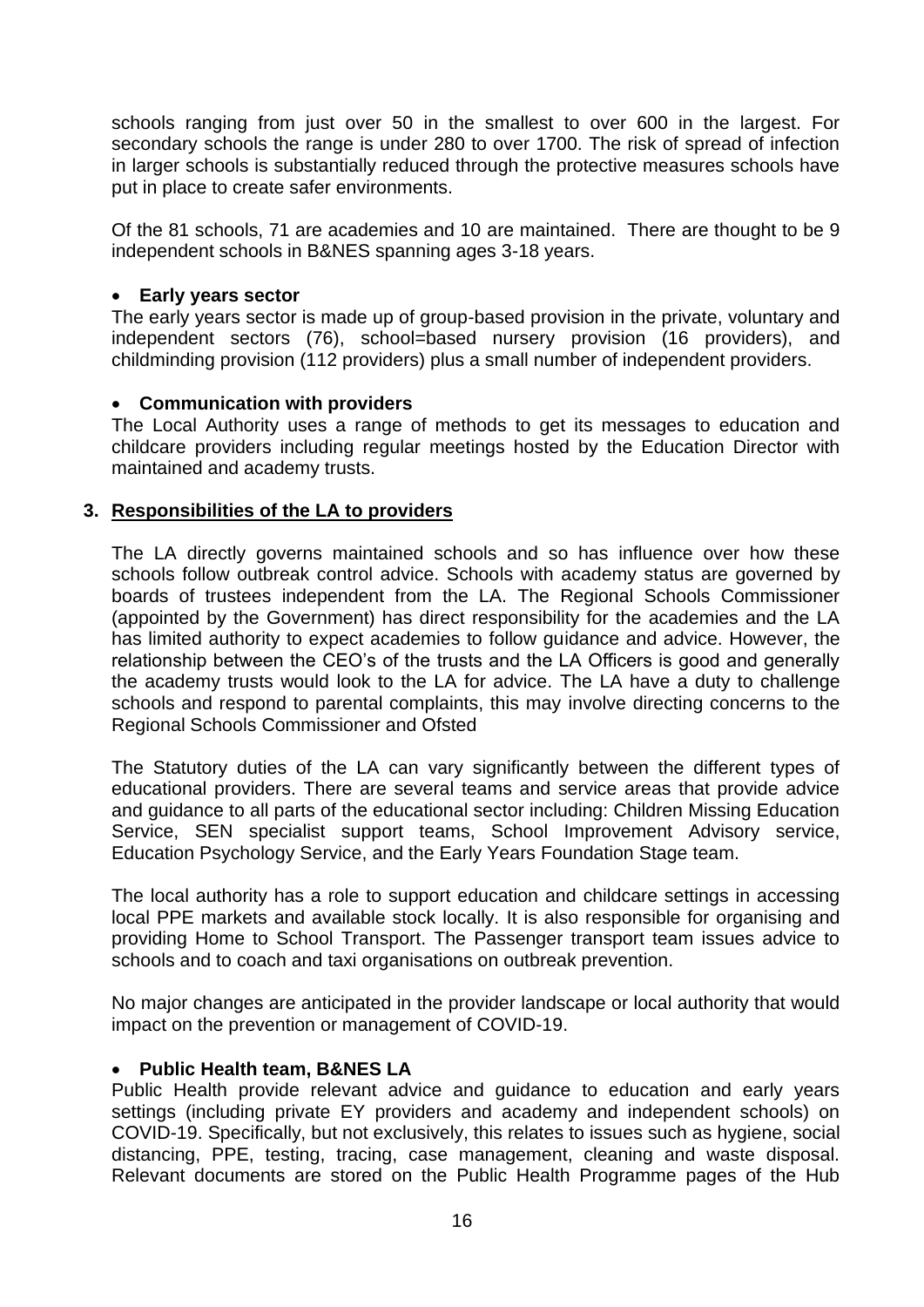<http://thehub.bathnes.gov.uk/Page/11017> and where new guidance is published educational settings are alerted by email. The Public Health in Schools and Early Years Programmes provide audits, guidance and teaching resources on a number of public health areas.

Public Health receive notifications of possible and confirmed cases in education and early years settings and will be part of or lead outbreak control team meetings established as agreed in collaboration with PHE's Health Protection Team.

### • **B&NES School Nursing Service, Virgin Care**

The B&NES Public Health School Nursing Service offer wellbeing support for children and young people during school closures and if self-isolating. This includes helping schools with individual health risk assessments for vulnerable children, support packages as required or onwards referral to partner agencies when appropriate. Young people are also able to speak to a school nurse via the texting service. A confidential telephone drop-in service for young people Monday to Friday from 12-2 pm is also available. A duty nurse is available for telephone support and advice for parents and carers Monday to Friday 9 -5 pm should they require any support with their school aged child.

#### • **Health Safety and Wellbeing (HS&W) team, B&NES Council**

The Council's HS&W team provide several services potentially relevant to the prevention and management of COVID-19 to those schools which contract with the service. This includes health, safety and wellbeing advice; access to online resources, newsletters, and a completed COVID-19 risk assessment for school opening. The team also carry out HS&W compliance checks and site visits which will be updated to include COVID-19.

#### **4. Outbreak management plan for schools and early years settings**

#### • **Case definition**

*Possible case*: A child or staff member with a fever, new continuous cough or loss of, or change to, smell or taste

*Confirmed case:* A child or staff member who has had a lab test result confirming COVID-19, with or without symptoms

#### • **Contact definition**

*Direct close contacts*: Face to face contact with a case for any length of time, within 1 metre, including being coughed on, a face to face conversation, unprotected physical contact (skin to skin). This includes exposure within 1 metre for 1 minute or longer. Children and staff within the class and/or bubble would fall into this category.

*Proximity contact*: Extended close contact (within 2 metres for more than 15 mins) with a case.

Travelled in a small vehicle with a case.

#### • **Outbreak definition**

Two or more confirmed cases of COVID-19 among children or staff who are direct close contacts, proximity contacts or in the same cohort or 'bubble'\* in the school within 14 days".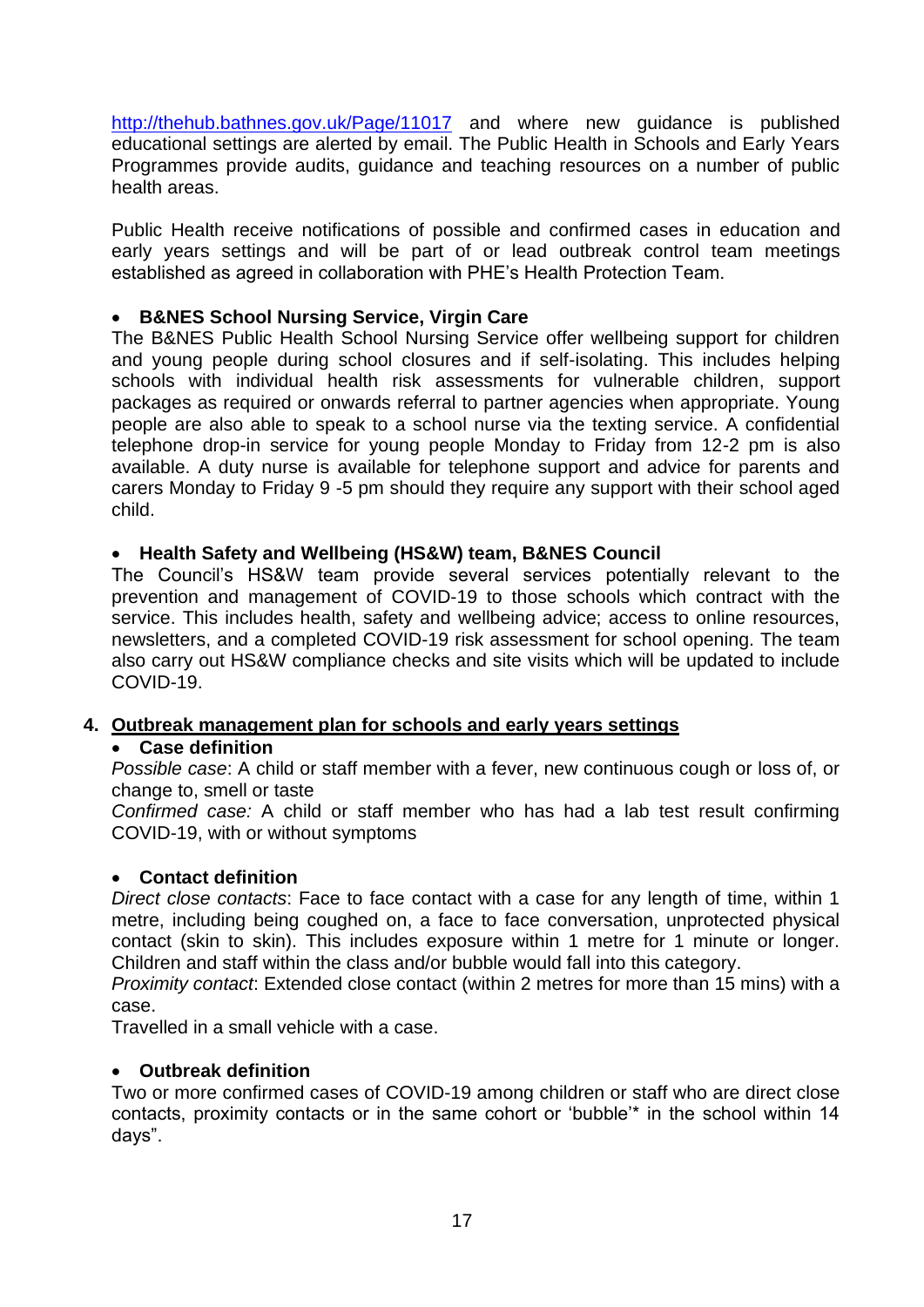\* a cohort or 'bubble' might be a class, year group or other defined group within the school/college. This definition aims to distinguish between transmission occurring in the community versus transmission occurring within the school setting.

#### • **Monitoring arrangements and the flow of test results**

Critical to identifying localised outbreaks is the ability to access very timely data, preferably within 24 hours or sooner of a suspected case being identified.

The Health Protection Team in PHE will be informed about confirmed cases amongst children or members of staff through the national NHS Test and Trace system and will then carry out contact tracing with these cases. In those situations where children or staff become ill while in the setting, the HPT will know about these people as possible cases before any confirmation comes through the Test and Trace system as schools and early years providers are asked to notify the HPT of suspected cases of respiratory illness which could meet the definition for COVID-19 19.

Staff and children will be eligible for testing if they become symptomatic, as will members of their households. A negative test will enable children to get back to education or childcare, and their parents to get back to work. If a child or member of staff test positive for coronavirus and have been in the education or childcare setting during the infectious period, the relevant group of people within the school with whom the child has mixed closely (their cohort) will be sent home and advised to self-isolate for 14 days. Identification of the cohort will take place during discussion between the HPT and the setting. Extended swabbing/ outbreak investigation maybe recommended, following national guidance. There is no requirement for self-isolation of contacts of possible cases, only confirmed cases.

The pathways by which local authorities receive data on possible or confirmed cases are developing all the time. At present, the local authority is made aware of possible/confirmed cases through the following routes:

- o Notification from the Health Protection Team of individual possible or confirmed cases in educational and childcare settings
- o Daily line lists received about confirmed cases in B&NES providing information on age group, gender, Middle Layer Super Output Area
- o Weekly line list received on confirmed cases in B&NES providing information on age, gender, and postcode

The table below gives an overview of the multi-disciplinary response to scenarios in the schools and early years settings. A more detailed schools and early years outbreak management development plan will be produced to sit behind this. Further information about schools and early years settings in B&NES are included in Appendix 2 attached to this document.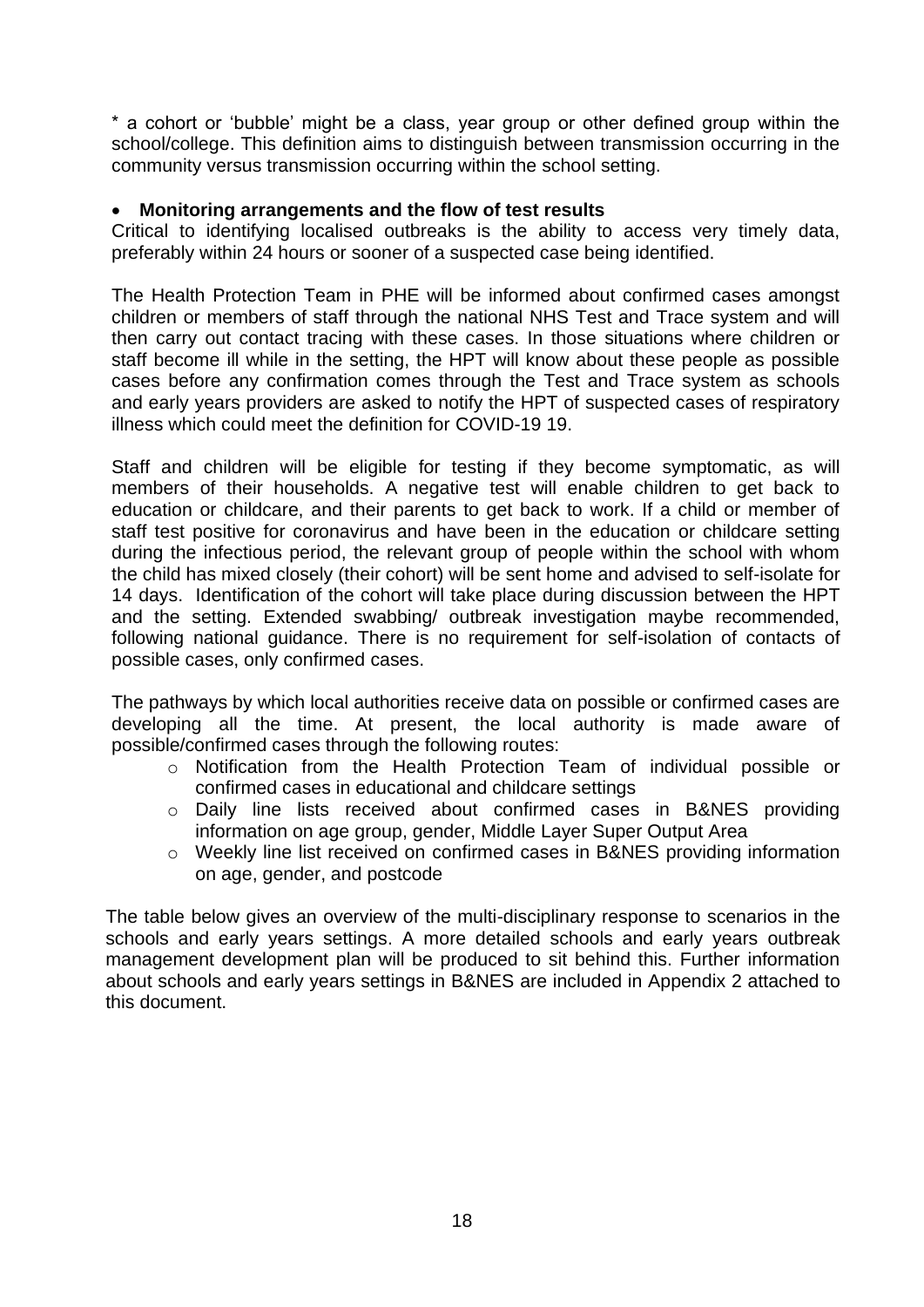**Outbreak management plans will be based around the following four scenarios:**

| <b>Scenario</b>                                    | <b>Role of organisation</b>                                                                                                                                                                                        |                                                                                                                                                                                      |                                                                                                     |                               |  |
|----------------------------------------------------|--------------------------------------------------------------------------------------------------------------------------------------------------------------------------------------------------------------------|--------------------------------------------------------------------------------------------------------------------------------------------------------------------------------------|-----------------------------------------------------------------------------------------------------|-------------------------------|--|
|                                                    | LA Public Health/Health                                                                                                                                                                                            | <b>Virgin Care School Nursing</b>                                                                                                                                                    | <b>PHE Health Protection Team</b>                                                                   | LA Environmental Health team  |  |
|                                                    | <b>Safety and Wellbeing / Comms</b>                                                                                                                                                                                | Service (schools only)                                                                                                                                                               |                                                                                                     |                               |  |
| No suspected or<br>confirmed cases<br>(prevention) | Disseminate prevention and<br>comms materials and<br>encourage take up of learning<br>opportunities.<br>Seek assurance on preparation<br>for dealing with cases.<br>Enable PPE access.<br>Develop risk assessment. | Reinforce public health comms<br>materials and encourage<br>uptake of learning<br>opportunities.<br>Individual health assessments<br>for vulnerable children<br>returning to school. | Develop guidance and<br>prevention materials and<br>encourage take up of learning<br>opportunities. |                               |  |
| <b>Single suspected</b>                            | Disseminate prevention                                                                                                                                                                                             | As above.                                                                                                                                                                            | Follow national standard                                                                            |                               |  |
| case                                               | materials.                                                                                                                                                                                                         |                                                                                                                                                                                      | operating procedure.                                                                                |                               |  |
|                                                    |                                                                                                                                                                                                                    |                                                                                                                                                                                      | Notify LA.                                                                                          |                               |  |
| Single confirmed                                   | Contact provider to offer                                                                                                                                                                                          | As above.                                                                                                                                                                            | Follow national standard                                                                            |                               |  |
| case                                               | support.                                                                                                                                                                                                           |                                                                                                                                                                                      | operating procedure.                                                                                |                               |  |
|                                                    |                                                                                                                                                                                                                    |                                                                                                                                                                                      | Notify LA.                                                                                          |                               |  |
| <b>Outbreak</b>                                    | Be part of/lead outbreak                                                                                                                                                                                           | As above.                                                                                                                                                                            | Follow national standard                                                                            | Contribute to contact tracing |  |
|                                                    | control team meetings.                                                                                                                                                                                             | Contribute to incident                                                                                                                                                               | operating procedure.                                                                                | as required.                  |  |
|                                                    | IP&C officer/health protection                                                                                                                                                                                     | management.                                                                                                                                                                          | Notify LA and consider holding                                                                      |                               |  |
|                                                    | practitioner/EHO contact                                                                                                                                                                                           |                                                                                                                                                                                      | outbreak control meeting in                                                                         |                               |  |
|                                                    | school to offer support.                                                                                                                                                                                           |                                                                                                                                                                                      | collaboration with LA PH.                                                                           |                               |  |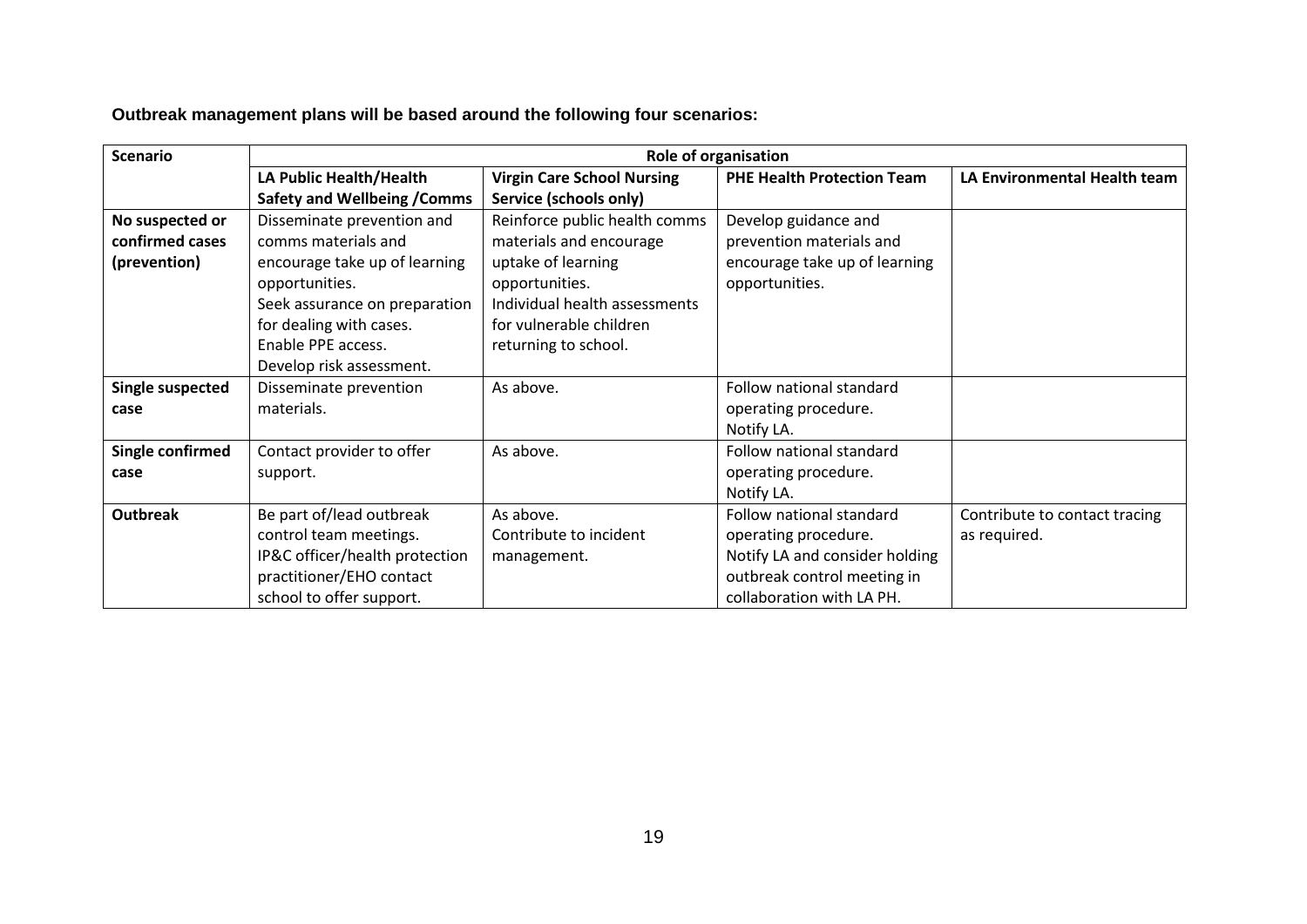# **Prevention and Response Plans for Places and Communities**

# **C. Other high-risk places, locations and communities**

This section covers high risk areas other than care homes and schools already covered in this chapter

## **1. Relevance of this theme**

Some groups and locations within our communities are at higher risk of outbreaks. This may be due to a range of factors such as a greater number of people using a location and a difficulty in maintaining social distancing guidelines, as well as individual ones such as age or pre-existing health problems

For the purposes of our plan, we are using the following definitions:

- **Places** A discrete building-based setting (eg a place of worship, employment site, hotel or university).
- **Locations** A geographical area that may regularly attract groups of people or experience higher numbers of cases (eg. river swimming spots, informal green spaces, neighbourhoods).
- **Communities** Groups of people who are linked through social or geographical relationships (eg boaters, homeless people).

A key issue for responding to outbreaks linked to these contexts is that knowing the residency address of a positive case will help to identify clusters of cases, but will be insufficient for wider public health action and instead it will be crucial to identify these potential shared routes of exposure (work, place of worship, etc) during contact tracing. Data from a smart phone App on where exposure took place could add significantly to an ability to track shared sources of exposure in these contexts.

Care homes, schools, and early years settings are higher risk locations but are covered in detail elsewhere and are not discussed further in this section.

NHS Trusts (including mental health) and other local hospitals are also higher risk locations. However, there is a national and local expectation that they lead on prevention and outbreak control in their sites themselves. This is of course done in partnership with the wider system, especially in the event of an escalation in cases at an NHS Trust site.

A list of higher risk places, locations and communities is set out in Appendix 1 (in development). The list is not necessarily exhaustive and will be added to during the coming months if necessary

For each of these, the public health team holds a [list of key contacts](file://///banes-shared/Shared$/Public%20Health%20Team/Public%20Health%20(New)/Health%20Protection/Outbreaks%20and%20Incidents/Coronavirus/Local%20Outbreak%20Management%20Plan/Vulnerable%20people/Stakeholder%20Contact%20List%20for%20LOMP.xlsx) so that we are able to communicate swiftly with any or all of them following new guidance or in response to a case.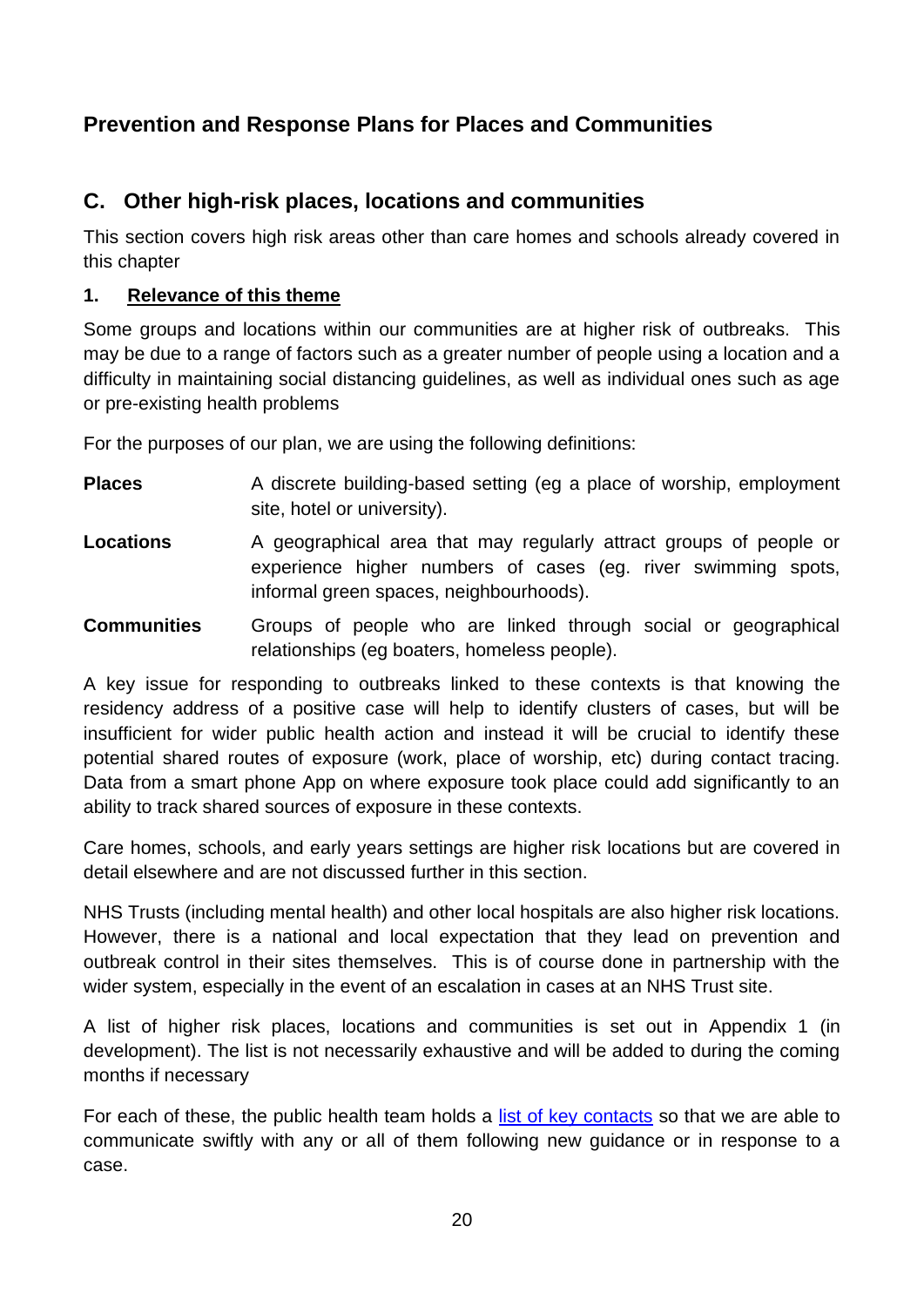## **2. Description of the response so far in identifying and planning how to manage high risk places and communities in B&NES**

As part of the system level approach in B&NES there have been regular communications to a wide range of stakeholders with relevant national and local information and also contact details for further advice and guidance. B&NES Council's public website has a [dedicated](https://beta.bathnes.gov.uk/coronavirus)  [webpage](https://beta.bathnes.gov.uk/coronavirus) with the latest information and advice on coronavirus for:

- Individual residents
- Help for vulnerable people
- Information about Council services during COVID-19
- Help for residents
- Help for businesses
- Help for parents and carers

Information is proactively published on the Council's social media pages and there is also a dedicated email inbox [COVID-19incidentcomms@bathnes.gov.uk](mailto:COVID-19incidentcomms@bathnes.gov.uk) the public, schools, employers and care settings can use for COVID-19-related questions. A stakeholder list has also been used for regular updates on local and national guidance and developments.

A key aspect of the local response has been the development of *Compassionate Communities B&NES*. More on this is provided in theme 6 later in this plan.

## **3. Description of the relationship with and responsibilities of the LA to the different types of providers in this setting**

All of the actions described earlier in this section have been supported through ongoing liaison between:

- Specialist public health staff
- Wider Council, or CCG, officers who have direct links with particular groups and settings
- Representatives from relevant front line or local organisations.

B&NES Council, in partnership with BSW CCG, commissions Virgin Care to provide community heath and care services in B&NES and Virgin have worked within this remit to partner local third sector organisations and deliver the Compassionate Communities support described above.

The public health team of B&NES Council have worked closely within the B&NES COVID-19 Community Health & Care Multi-Agency Response Hub to provide both strategic and specialist health protection support to the local system.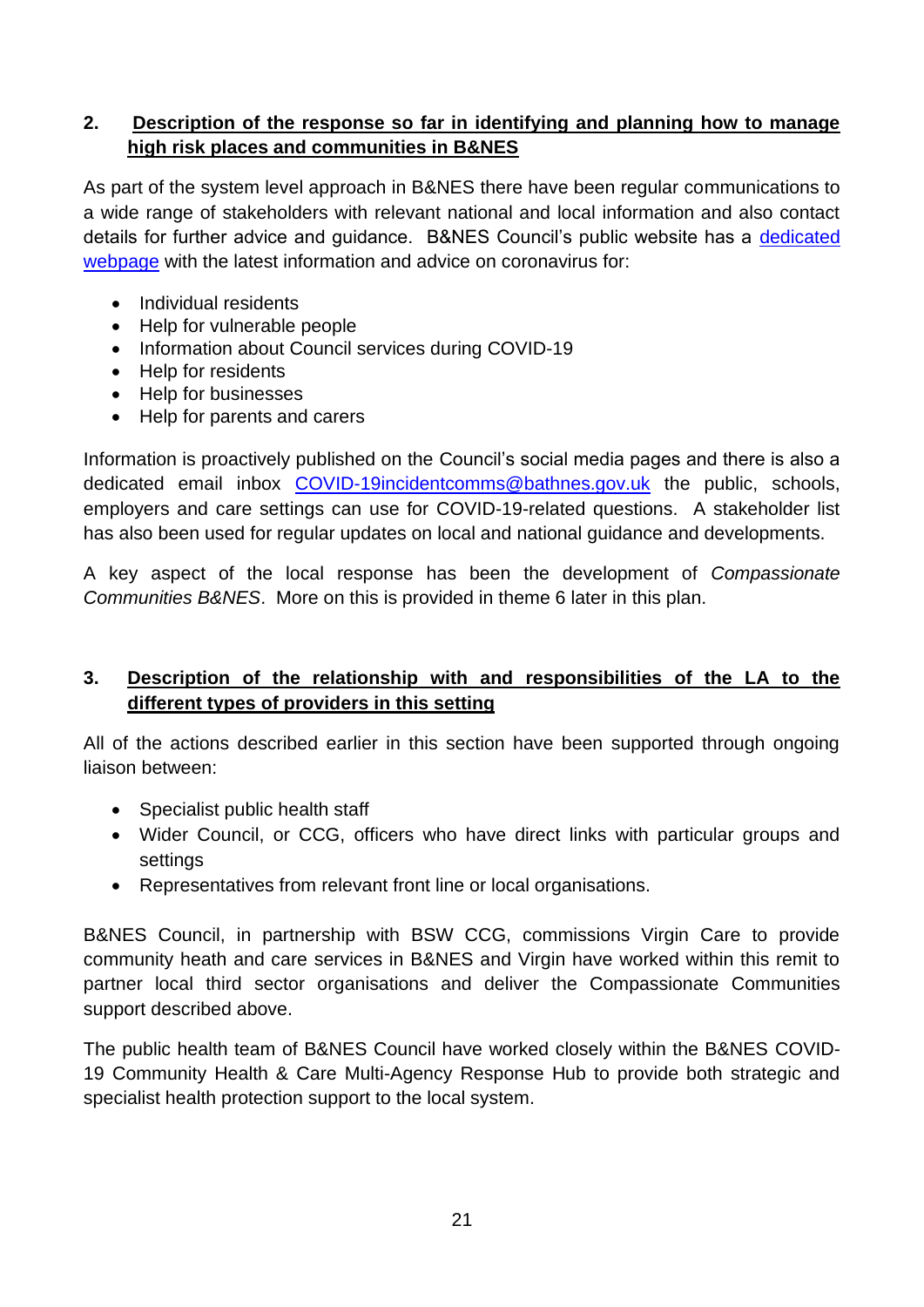## **4. Approach to prevention and management of COVID-19**

The approach for each group or location will be very similar to that set out for care homes and schools.

## **Higher risk locations: other issues to be considered**

Parks and outdoor spaces are generally low-risk but some will need to be considered specifically, for example playgrounds and those open spaces with limited room for spacing, or restricted points of access.

Community events, both indoor and outdoor, are important parts of the cultural and economic life of B&NES but may carry high risk depending on specifics of the events and the ability to manage then safely.

Finally streets with high density of student accommodation or private HMOs may require some attention.

# **Chapter 4: Supporting Vulnerable People who Need to Self-isolate**

## **1. Relevance of this theme**

Successful local outbreak control measures will rely on people self-isolating when asked to do so. This may be as a symptomatic case, a close contact or someone with a clinical, or other, vulnerability that means they must stay at home to reduce their potential exposure to coronavirus. Some people will have no problem in doing this through the help of friends or family. However, others may require external support with everyday needs such as food, care, medicines and income.

Additionally, there are a range of people who may be particularly negatively impacted by a period of self-isolation such as children at risk of violence or with special education needs, victims of domestic abuse and rough sleepers.

Some groups within our community are also at a higher risk of severe illness from COVID-19, mainly due to an underlying clinical condition. These groups were highlighted in Chapter 3, along with preventative measures and outbreak management strategies.

A summary of this range of groups is set out in Appx x This is based on the national COVID-19 guidelines and also from the PHE review of ['Disparities in the risk and outcomes](https://assets.publishing.service.gov.uk/government/uploads/system/uploads/attachment_data/file/890258/disparities_review.pdf)  [of COVID-19'.](https://assets.publishing.service.gov.uk/government/uploads/system/uploads/attachment_data/file/890258/disparities_review.pdf)

## **2. Why it's a priority to ensure that the groups in Appendix 1 can access support to self-isolate safely**

Self-isolation is an important tool in the control of COVID-19 outbreaks and requires cases and contacts to follow advice on when and for how long to stay at home and apply careful distancing and shielding if necessary. There are a number of reasons to support particular groups of people in our communities when self-isolating.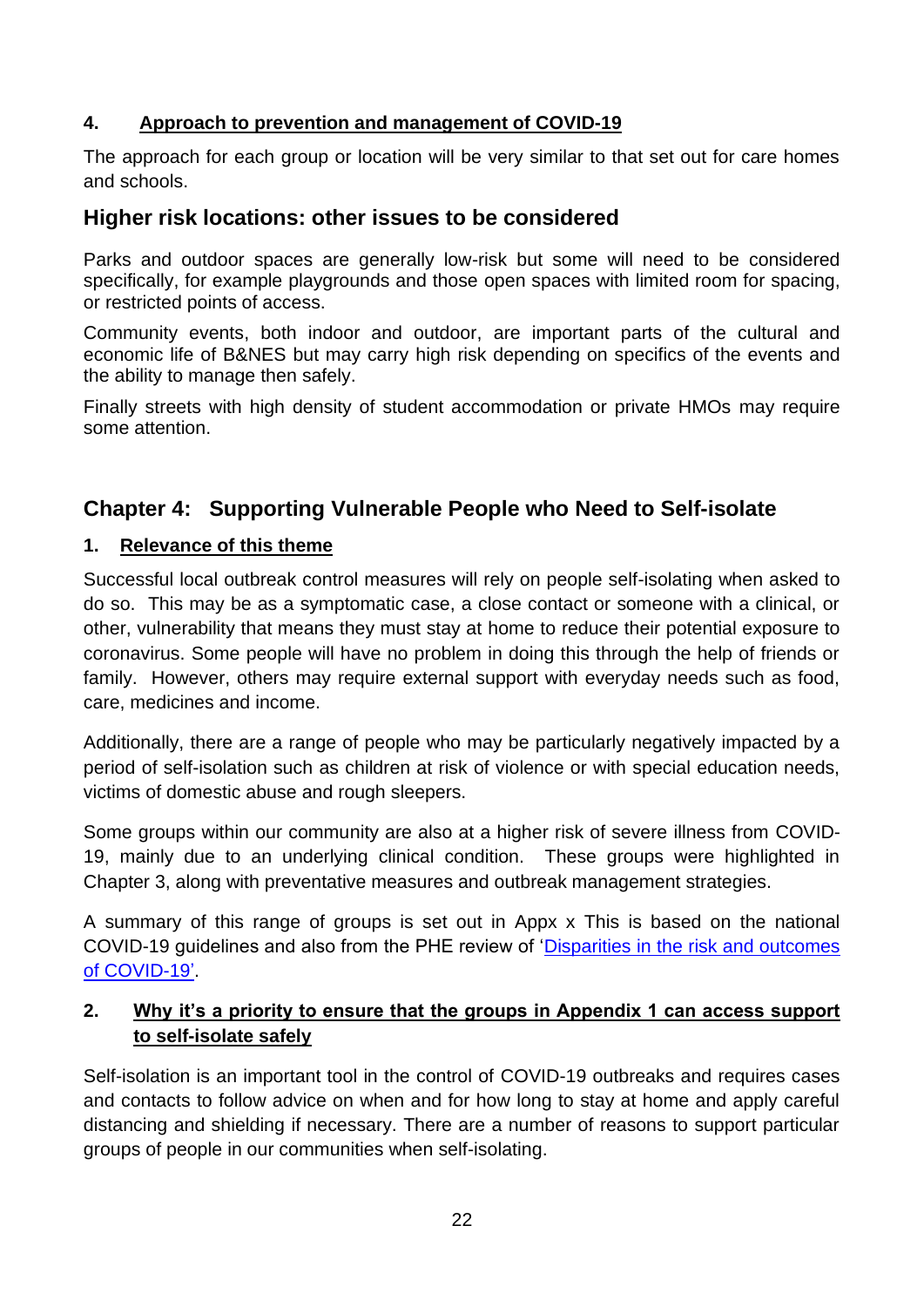- 1. People may need help with help to access food, medicines and other practical support and do not have friends or family who are able to help at a particular moment (for example because they are also having to self-isolate as contacts). Without this support, they may experience health impacts purely from isolation, regardless of whether they have COVID-19 or not.
- 2. If in need of help but unable to receive it, people may be forced to break their isolation (for example to buy food or obtain medicines) and potentially expose other people to infection with coronavirus.
- 3. People may experience negative impacts from isolation, particularly people who have been most isolated already because of their particular social, personal or health conditions and who will still be advised to apply the highest levels of caution [National](https://www.covidsocialstudy.org/results)  [research](https://www.covidsocialstudy.org/results) from UCL shows that during the lockdown period in Spring of 2020, prevalence of anxiety and depression were both higher than normal and people and many people have felt isolated, some with thoughts of death. This has especially been the case for younger people, people on low incomes and people with a mental illness. Additionally, people become at higher risk of domestic abuse or withdrawal from daily drug use and these needs also require support.

## **3. Description of the response so far in supporting vulnerable groups in B&NES**

The core of the B&NES response to the needs of vulnerable people has been provided by the very successful and rapid development of what has been called the Compassionate Community hub.

Virgin Care and B&NES 3SG, who represent 3rd Sector Organisations, have come together alongside B&NES Council and the CCG to offer an advice and support hub. Compassionate Communities is a B&NES-wide movement which recognises that there are people and organisations supporting each other who can step in as and when needed, with actual or virtual support.

The Compassionate Community hub seeks to assist those who are self-isolating or shielding and those that are clinically the highest risk people in our community, who are in need of help. The hub has combined resources to ensure that, as a service, they are able to provide sustainable and appropriate responses to meet community needs. This includes access to over 2,500 volunteers recruited, checked and trained by 3SG.

Examples of support needs are included below:

- you need to collect a prescription
- you need to access a coronavirus test
- you require an emergency food parcel
- you need a gas or electricity meter top-up
- you are feeling anxious or lonely and need to talk to somebody
- you are looking for advice to stay fit and healthy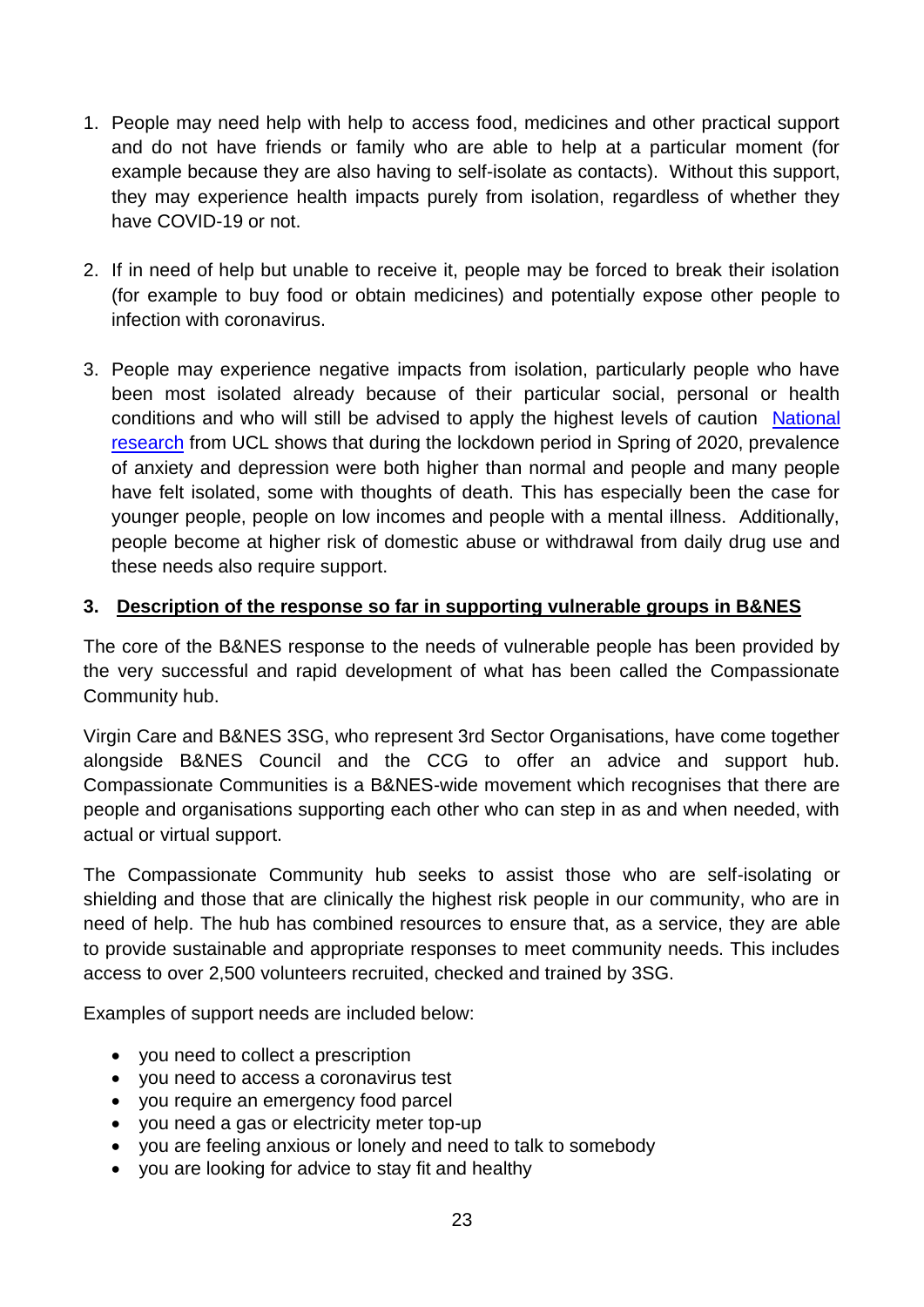- you need advice on money or employment rights
- you need transportation to medical appointments
- you need advice on your housing situation
- you are unsure about government guidelines and need some clarification

The support line is accessed by calling 0300 247 0050 is prioritised for people who have limited support through other routes, such as friends or family.

## **4. Description of the relationship with and responsibilities of the LA to the different types of providers in this setting**

B&NES Council, alongside the B&NES Locality of BSW CCG, commissions Virgin Care to provide (or sub-contract) a wide range of community health and care services.

## **Management plan**

The focus of this theme will be maintaining and developing this model of support for vulnerable people during periods of isolation, recognising that such needs may continue for many months during which other health and care services will seek to re-start or renormalise services that have been curtailed during the first wave of the outbreak.

## **Other issues**

COVID-19 and the response to it has meant many people have lost incomes, businesses have closed and the future of some parts of community life is uncertain. These issues are being dealt with as part of the district's wider renewal plans and so are not included in this more specific local outbreak control plan.

# **Chapter 5: Testing and Contract Tracing: Responding to Outbreaks in Complex Settings**

## **1. Introduction**

Following the unprecedented population-wide measures that have been in place over the preceding weeks, the country is expecting to return to a stage where the identification of cases and the management of the case and their contacts will again be key. This is because:

- Identification and self-isolation of the case prevents any further spread of the infection
- Self-isolation/quarantining of the contacts prevents spread, even during the presymptomatic stage, or in the case of very mild symptoms
- Understanding where infection may occur in the community can enable a wider identification of contacts and potentially reduce the spread in future through interventions for infection control and sharing of lessons learnt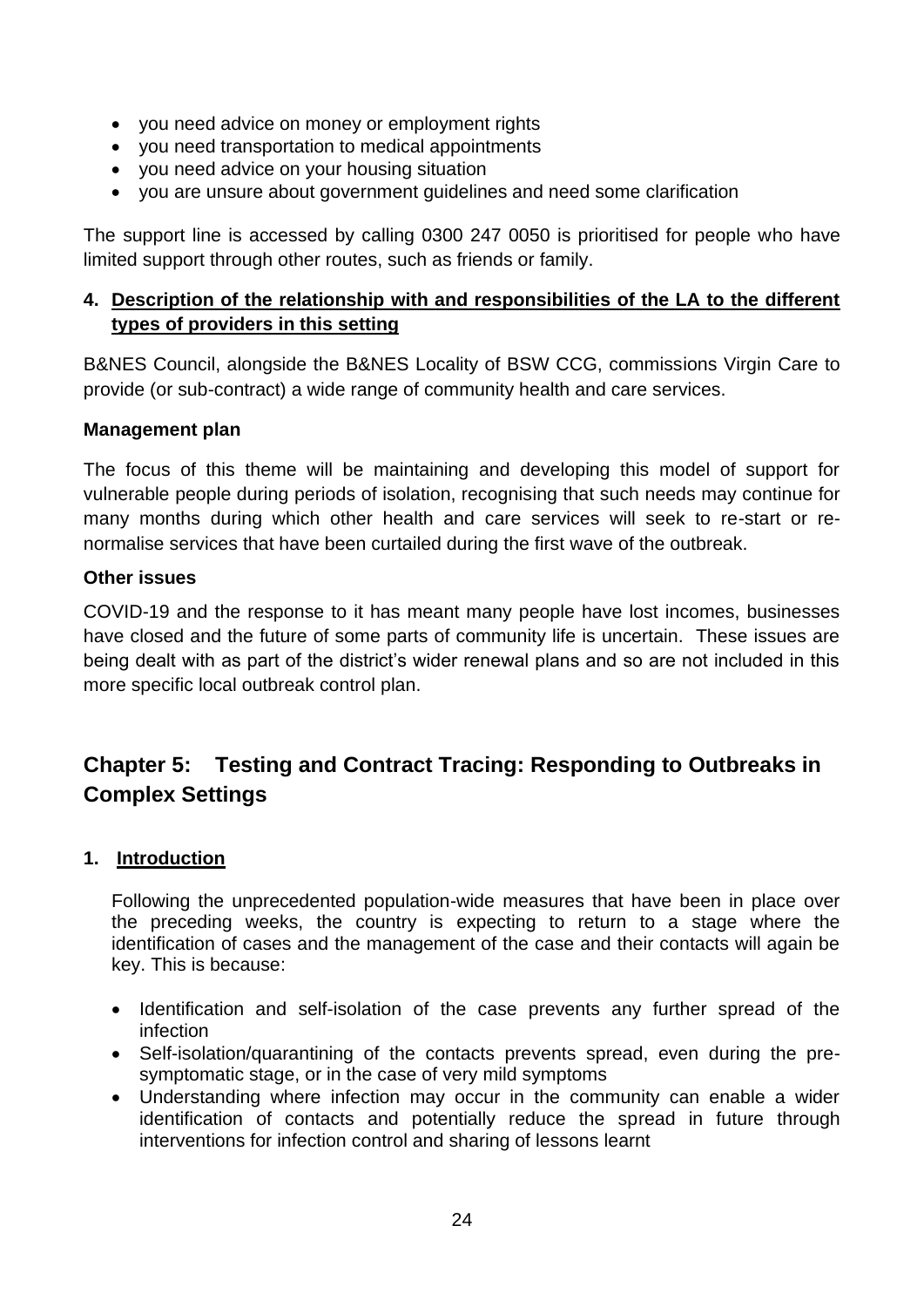## **2. NHS Test and Trace Service**

The NHS Test and Track Service has been put in place to help return life more to normal by replacing national lockdowns with individual isolation and, if necessary, local action where there are outbreaks. This service:

- ensures that anyone who develops symptoms of coronavirus (COVID-19) can quickly be tested to find out if they have the virus, and also includes targeted asymptomatic testing of NHS and social care staff and care home residents
- helps trace close recent contacts of anyone who tests positive for coronavirus and, if necessary, notifies them that they must self-isolate at home to help stop the spread of the virus

#### **3. National testing structure**

Tests for COVID-19 are carried out through different routes:

Pillar 1: swab testing in Public Health England (PHE) labs and NHS hospitals for those with a clinical need, and health and care workers *(includes testing of suspected cases in a care home, school, or other community settings that are reported through to the Health Protection Team)*

Pillar 2: swab testing for the wider population, as set out in government guidance *(includes whole care home testing, and symptomatic individuals in the community who access drive-through regional testing sites, drive-through mobile testing units, or home testing kits)*

#### **4. The local need and response**

Asymptomatic and pre-symptomatic spread is a recognised risk to the ability to contain transmission of COVID-19. This means that delays to testing need to be minimal, and tests need to be as easy as possible for the population that needs it to access. The nearest regional testing site to B&NES is at Bristol airport. This is not easy to access as it requires a car to get there, and for many people would involve driving for up to an hour when not feeling well. So we will look to have sites for Mobile Testing Units and identify other ways of making testing more easily available in situations where the national testing structure does not meet local need, as well as promote testing uptake. We will use recommendations from the engagement and communications part of the LOMP to develop this work.

A B&NES Testing Group will be set up to identify whether and how we can have testing capacity and flexibility in our system to deploy tests locally on occasions where they are needed but the national testing structure doesn't meet that bill, and to make sure we are in a position to use Mobile Testing Units (MTUs) when we need them. This group will report to the B&NES COVID-19 Health Protection Board.

It will:

- Identify and operationally prepare locations in B&NES suitable for hosting mobile testing units when needed
- Plan for testing capacity that can be swiftly mobilised (eg, pop ups, mobile testing squad, NHS etc)
- Ensure clear oversight of tier 1 and tier 2 testing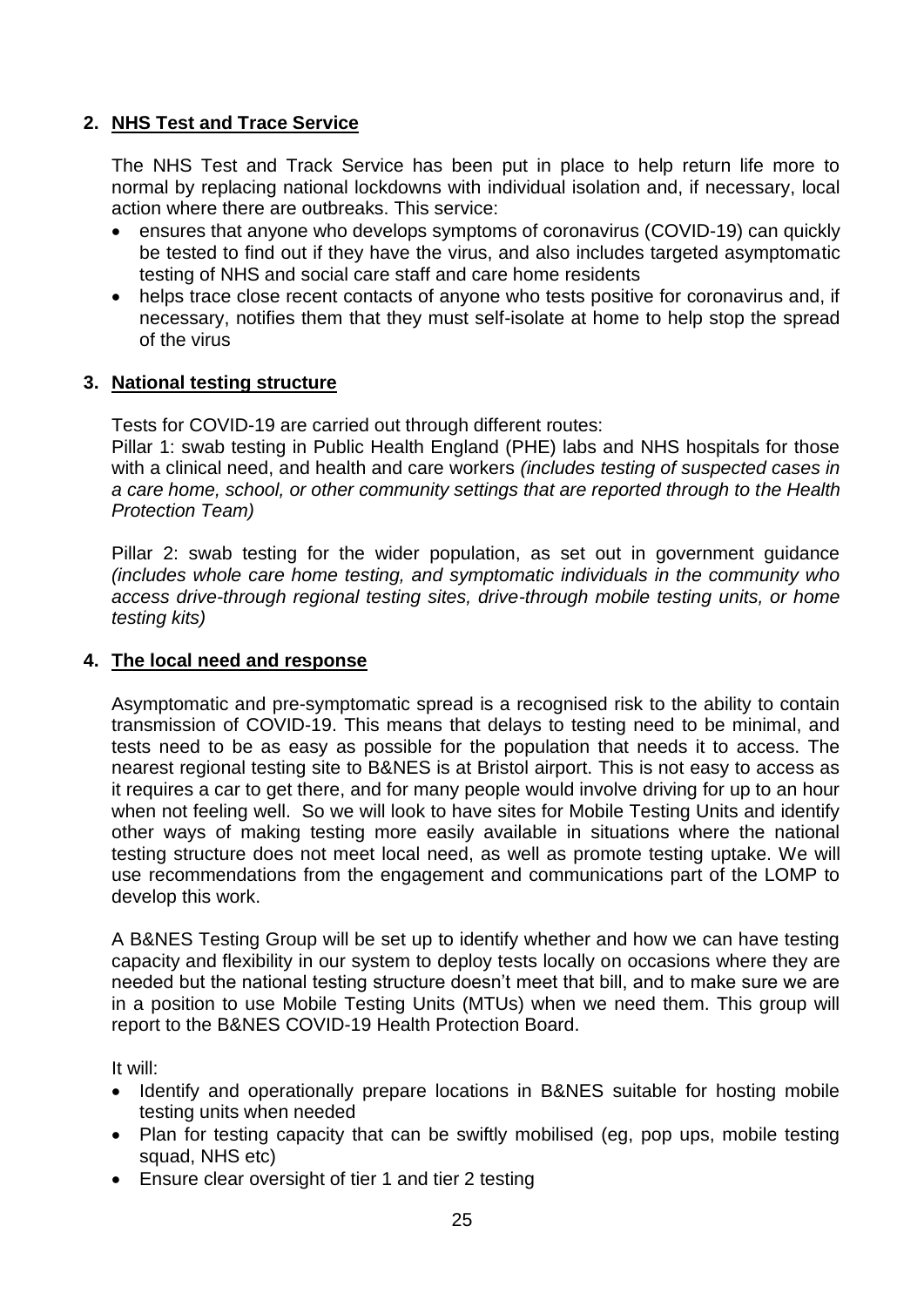- Plan to promote testing through engagement and communications
- Understand the flow of testing results
- Participate in the LRF and regional testing governance structure
- Ensure that the needs for testing of vulnerable groups and vulnerable settings are addressed
- Make recommendations to the B&NES Test and Trace Group

## **5. National Contact Tracing System**

There are three Levels of contact tracers.

- Level 1 includes the Regional PHE Health Protection Team. This level deals with the most complex cases and outbreaks. PHE are themselves building up significant extra capacity to meet the challenges of the next phase of the pandemic.
- Level 2 comprises of 3,000 health care professionals and EHOs recruited to carry out contact tracing work of cases identified as part of the pillar 2 testing work.
- Level 3 comprises of 15,000 people who will be tasked with contacting those who have been in contact with a someone who has tested positive for COVID-19.

**The NHS tracing app:** Another component of the tracing system will be provided by the NHS contact tracing app. This is currently in development and it is unclear when it will be in use. The potential importance of the app is that it gives the possibility of identifying contacts who a case would have no means of identifying, for example someone with whom they shared a train carriage or sat near to in a bar. It is not impossible to find such contacts by other means but would be extremely difficult and labour intensive.

There have clearly been difficulties in developing and rolling out this app, but it is hoped that by the time risks of outbreaks increase towards the end of summer something will be ready to roll out across Britain. Of course when this happens it also depends on people being willing to download the app and enter relevant information when they are identified as a possible case.

## **6. The Local Authorities Contact Tracing role**

The Local authority's role is two-fold.

The first is to provide support to the local PHE, Public Health Tier 1 team, in the investigation of complex outbreaks if, and when, the local team is overwhelmed and requires additional resources.

This work will be undertaken by our in-house EHO's and health practitioners.

The EHOs in the Health, Safety and Food team, routinely carry out contact tracing work as part of their normal duties, albeit, currently this is primarily for the investigation of Single Case Infectious Disease investigations. In addition the Health Practitioners in the public health team are available to support this work.

The second role is one which relies on the local knowledge and support that the Local Authority can provide when dealing with complex issues in residential settings such as care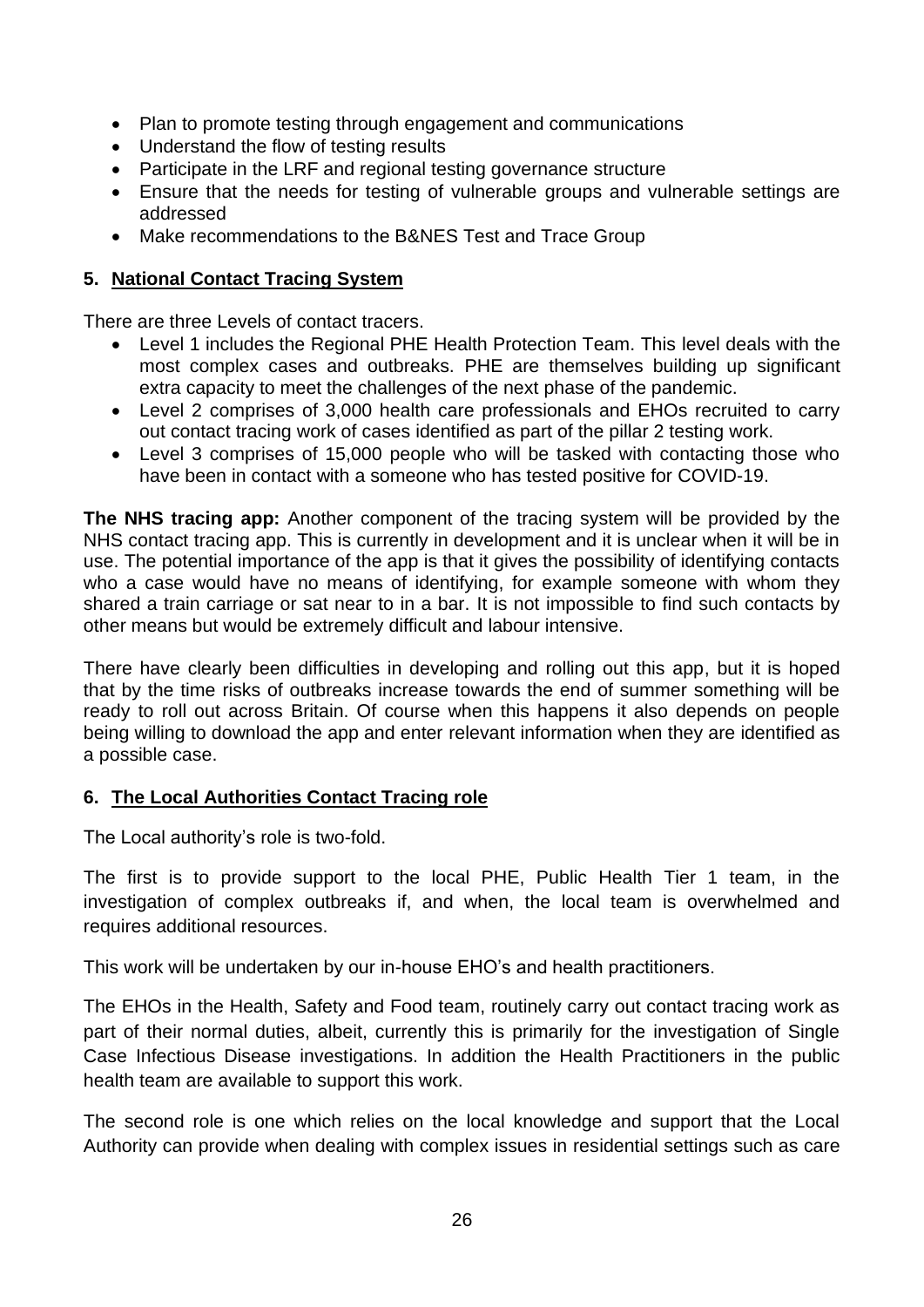homes, hostels, as well as schools and workplaces, for example liaison between schools and parents of pupils or employers and employees.

The Local Authority will not be asked to routinely carry out COVID-19 contact tracing, as they have already been asked to support PHE by carrying out other ID investigations to free up PHE to deal with COVID-19 -19. However, when a local outbreak occurs in a local care home, school or workplace the LA will be notified by the Level 1 Contact Tracing team, and in some cases, officers will be asked to contact the cases and identify contacts.

Issues that will need to be resolved are

- Hours of operation. The Level 1 team provide a 24/7 response, whilst the Local Authority traditionally operates on a Monday to Friday 9-5. In order to be able to support the demands it is recommended that an out of hours on -call system will need to be set up. Part of this might operate on the basis of partnership with other local authorities if it leads to needs in B&NES being managed more efficiently.
- Sharing of personal data Confirmation is still required on how contact details will be shared between HPE and the LA, as the LA does not currently have access to HP Zone. ID information is currently shared by PHE with EHOs by secure email exchange, and it is expected that as a minimum, this will be extended to colleagues in the Public Health team to deal with the COVID-19 response. The case's contact details will be forwarded onto the Level 3 contact tracing team for follow up.
- Amount of Additional Resource required. Contingency arrangements are to be put in place with other EHOs and public health professionals working within B&NES to assist if an outbreak occurs.

# **Chapter 6: Communications and Engagement**

## **Introduction**

Many individuals and groups will need to play their parts in communicating effectively with stakeholders, of whom the most important for the purposes of controlling COVID-19 are the residents of B&NES themselves.

A key role in this process will be the B&NES Outbreak Engagement Board chaired by the Leader of the Council. This board has now been established, based on a group already set up by the Leader to engage with a group of representatives of local bodies including the Council, police, fire and rescue service, our two universities, CURO and different parts of the health and care system.

Engaging the public in an effective way will be vital to our collective wellbeing in the next months and even years, but will be no simple task for at least three reasons. One is the great variability in people's personal situations, understanding of, and attitudes towards the outbreak and its control. The second is that the rules and principles that must be applied in the future are going to be much more complex than the simple, if onerous, rules of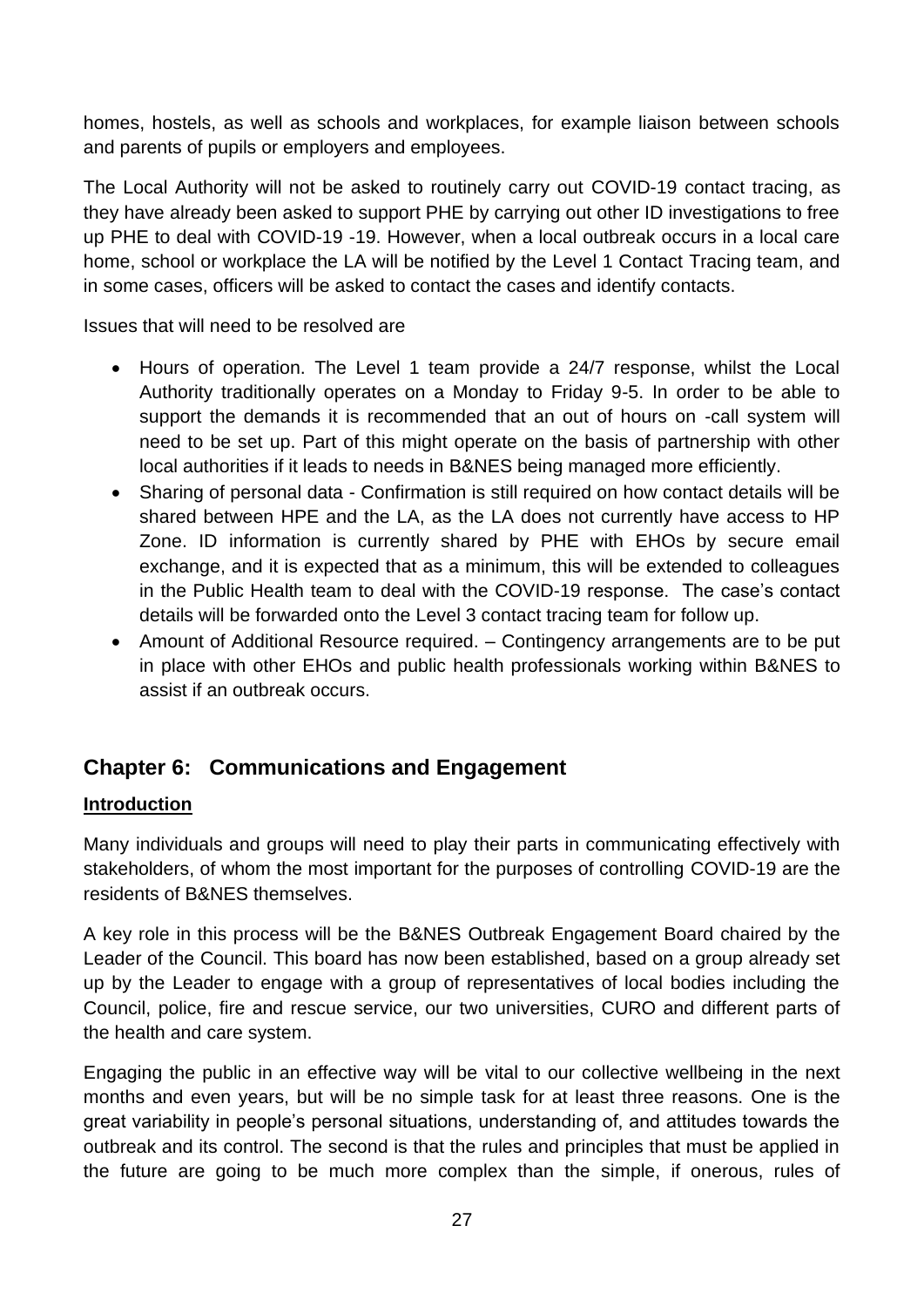lockdown, and will be subject to local change as the outbreak ebbs and flows and restrictions may need to change to keep the population safe. And the third is that this pandemic may last for a long while yet and while people will, to some extent, get used to incorporating careful habits into their daily lives, they will also naturally get weary of having to do so.

## **Planning**

This task has begun but will need to be reinforced and refined as the pandemic continues and as messages become both more complex, and more localised. Particular challenges will occur whenever rules change and particularly if new restrictions need to be put in place. Even in this early stage of the easing of lockdown there is a lot of criticism of a lack of clarity of national messaging.

The Council needs to work through all its channels of communication. These include media and social media, information put on its and partners' websites and through broadcasting of Council meetings, special activities such as webinars (like that one put on with the BID on the opening up of B&NES town centres) and ad hoc leafleting campaigns such as have been undertaken by the 3SG group.

In addition, all existing representative groups in B&NES have a role to play, and some important ones like area forums and parish councils have expressed their desire to be useful agents in this effort, and will be most valuable because of the focused and deep local knowledge and networks they represent.

There is also a role for all ward councillors who are trusted figures in their communities. Much may depend on the degree to which they can both explain and re-enforce the need to take care over social distancing and the application of necessary rules while also being a channel through which residents can express their concerns and seek clarification.

The Council has a small core communications team, which has been working extremely hard, and one question in the future will be whether there is any need for reinforcement either from within the Council or from outside.

The themes in this part of the LOMP will need to be worked out in more detail in the as the pandemic continues, because of the scale of the challenge, but much has already been achieved and there is a strong foundation on which to build.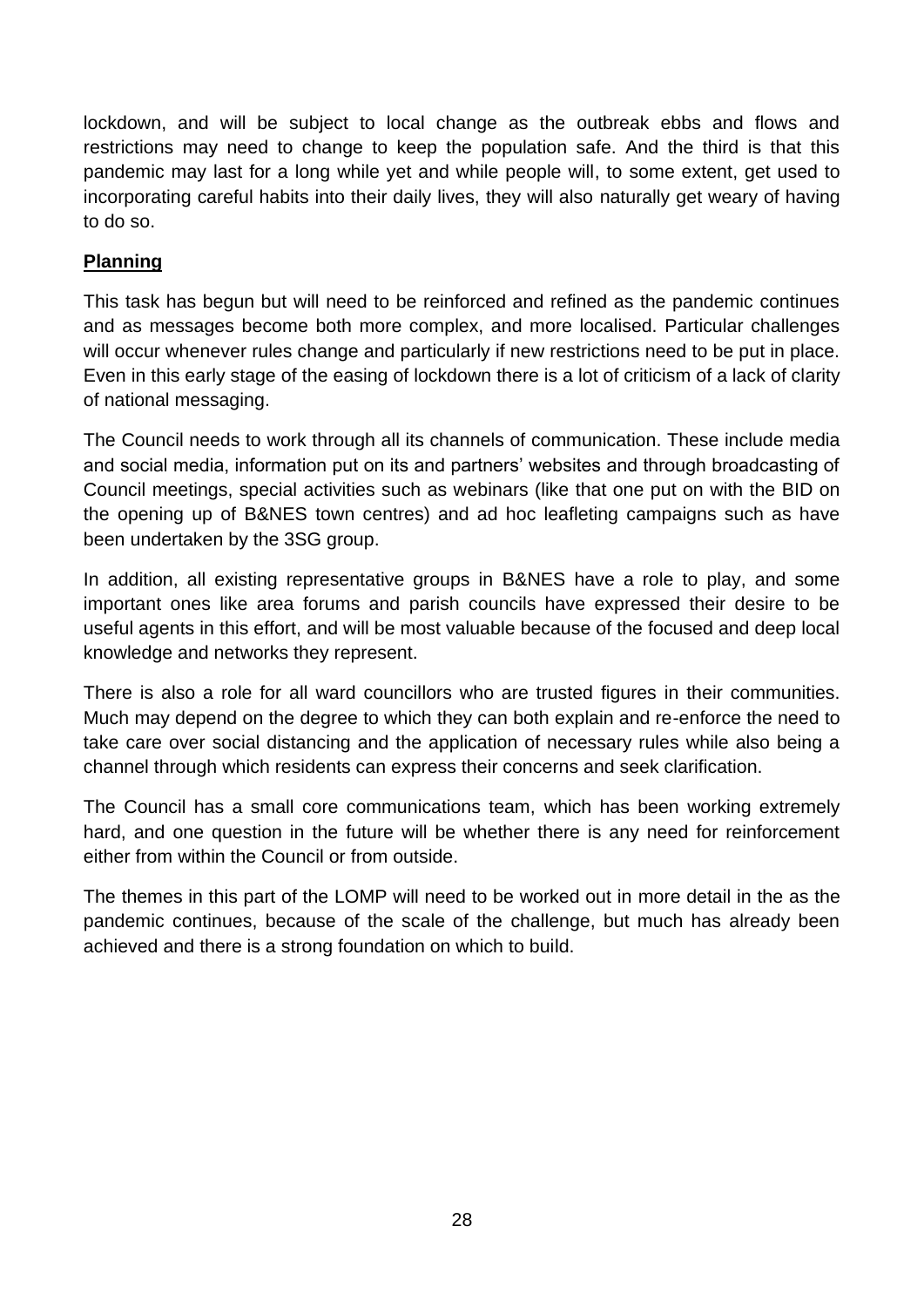# **Chapter 7: Resources**

## **Introduction**

There are many types of resources, but two key ones are always people and money.

The pandemic has already asked a lot of people working in all parts of the Council in many personal and professional ways, and the same for the wider community and groups across the public, voluntary and private sectors.

Equally COVID-19 has had an unprecedented effect on national and local economic life and may continue to do so for a long while yet, even if we are able to relax some of the most economically damaging restrictions.

B&NES has been particularly vulnerable to these effects with its reliance on tourism and commercial estate rents and despite amounts of money coming from central government the Council is having to look for immediate savings on a huge scale.

This chapter will focus more narrowly on the extra resources that might be needed to help the Council play its role in the implementation the rest of this plan.

#### **1. New resources associated with the plan**

Extra resources have come down to the Council from the centre to help implement this plan. B&NES received £849.000 of a national sum of £300M for all upper tier local authorities. there is relatively little guidance so far about how this is to be used but given the activities in the plan one can sketch out areas where it might be deployed

## **2. Possible areas for deployment of resources**

**a. Adding to outbreak coordination and response capacity within Council.** There is now an expectation that the Council will maintain a 24/7 on call health protection capacity. This will require a consultant level rota and the ability to call on other health protection trained staff to reinforce efforts of the nationally and regionally based teams. Much work can be done by PHE and the different levels of the testing and tracing system, but at times this capacity might be overloaded by the number of outbreaks in the region and need more support from localities. This could take the form of managing outbreak control teams, chasing up tests and results, tracing contacts and communicating with and supporting sites of local outbreaks.

It is too early to say exactly which staff and how many, could best be employed or redeployed, both because the whole system of test and trace is only really now coming into being and building up to capacity and also because we are in discussion across the region and across BSW to decide where the best balance is of locally and subregionally employed staff.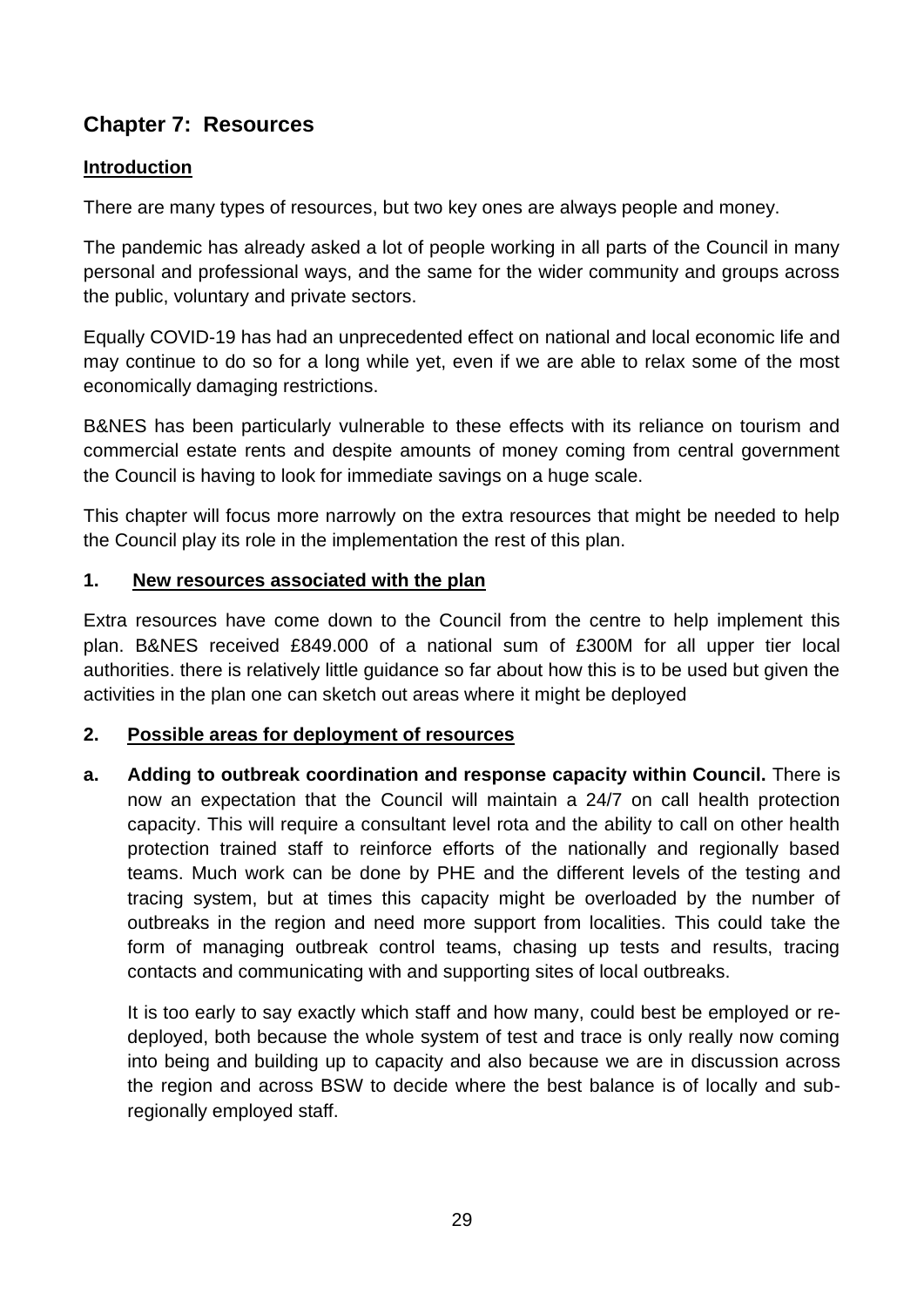But the categories of staff who might be added to existing capacity are **public health consultants** and **health protection officers** who could be **from public health, environmental health** or in some cases **clinical** backgrounds.

In relation to mobile testing units there may also be a small continuing call for support with traffic control and this may require a small amount of resourcing.

- b. Adding to **informatics** capacity. B&NES has an exceptionally good but very small capacity to manage the torrent of COVID-19-related information that is coming into the Council. The ability to process complex multi-source data in real time will be critical to success. Extra capacity from public health and health protection trained information officers may be valuable, or even essential, although such staff are hard to find.
- c. Adding to **communications and engagement** capacity. A lot will be demanded of our small core team both in putting out information and in managing the roles of the many different people and groups who need to be part of this effort. Some reinforcement of this team for the duration of the outbreak may be one of the most valuable things we could do.
- d. Adding **support to the humanitarian effort**. The role of the compassionate community hub will continue to be important throughout the pandemic but it will also have to change to balance both COVID-19-related and other activities as services get back to some sort of normality. Adding some expertise and capacity to the coordination role of the hub to ensure that the most vulnerable are protected is a further option.

These are not the only possible uses for the funds that have been earmarked and it is likely that further guidance will come out as to what this can be used for and what not, but this is the beginning of a planning process to strengthen the Council's ability to manage the next stage of the pandemic.

# **Chapter 8: Conclusion to the Local Outbreak Management Plan**

It will be apparent in reading this report that a great deal of planning has been done in a very short time by a range of subject leads and others, across the organisation. But it is also clear that this is by no means a complete plan for every situation and eventuality, and that such plans can only really emerge as the wide and complex systems underlying "test, trace and isolate" develop and reach full capacity and as we identify our specific roles alongside those of others. That will only happen fully over the next few months.

Local outbreak management that began before the first COVID-19 case occurred in Britain, but this plan is in response to a realisation that all the national efforts and work that is planned for the post-first wave control of the virus , local engagement and coordination is needed if we are to achieve success in open up our lives and institutions again while keeping the virus under sufficient control.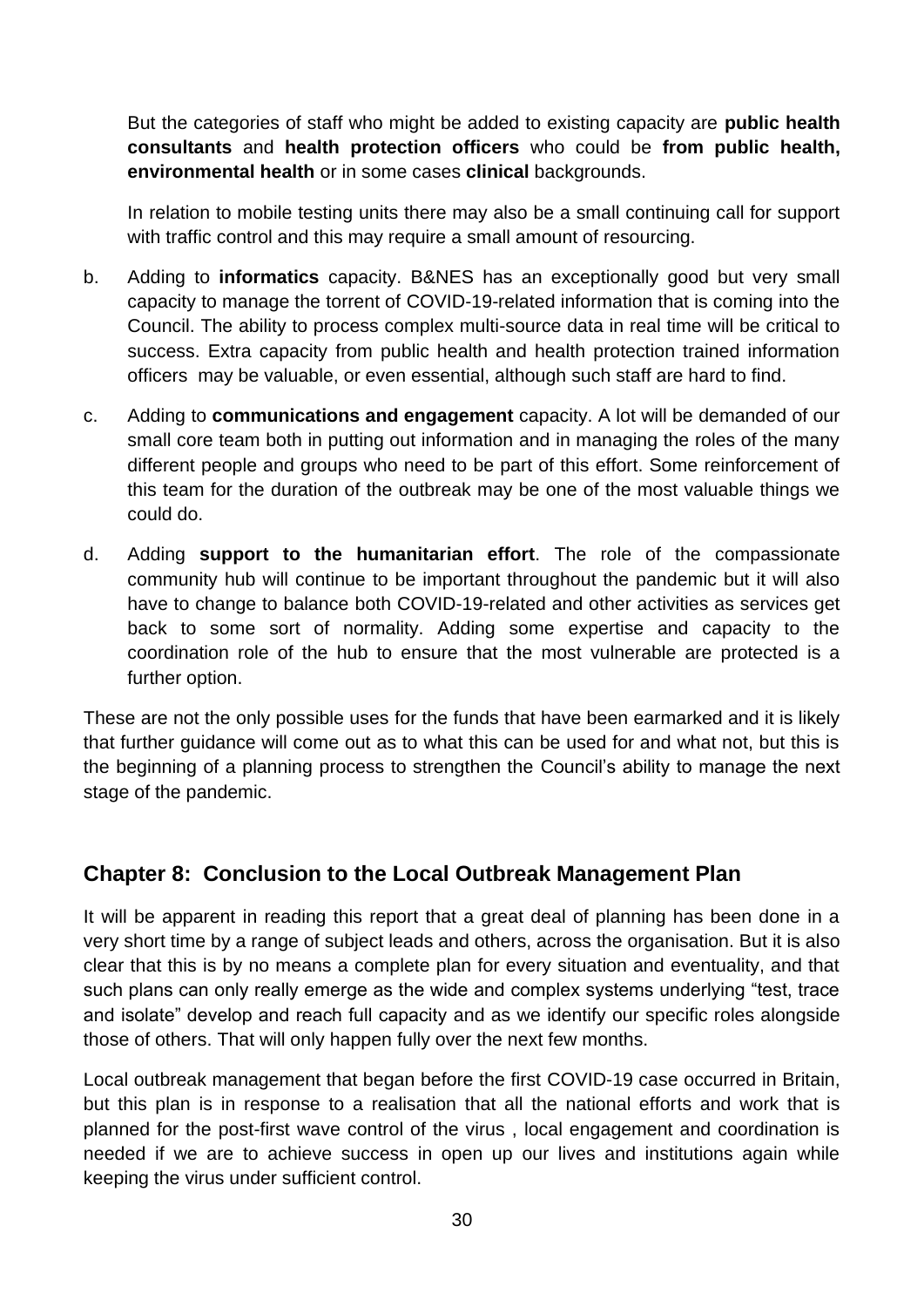This framework plan is therefore the start of the next round of planning and should be seen as an ever-evolving document in which core principles may change little but practice develop on a rapid timescale.

As such comments are always invited from stakeholders in B&NES whether in the Council or partner organisations… and especially where they provide solutions!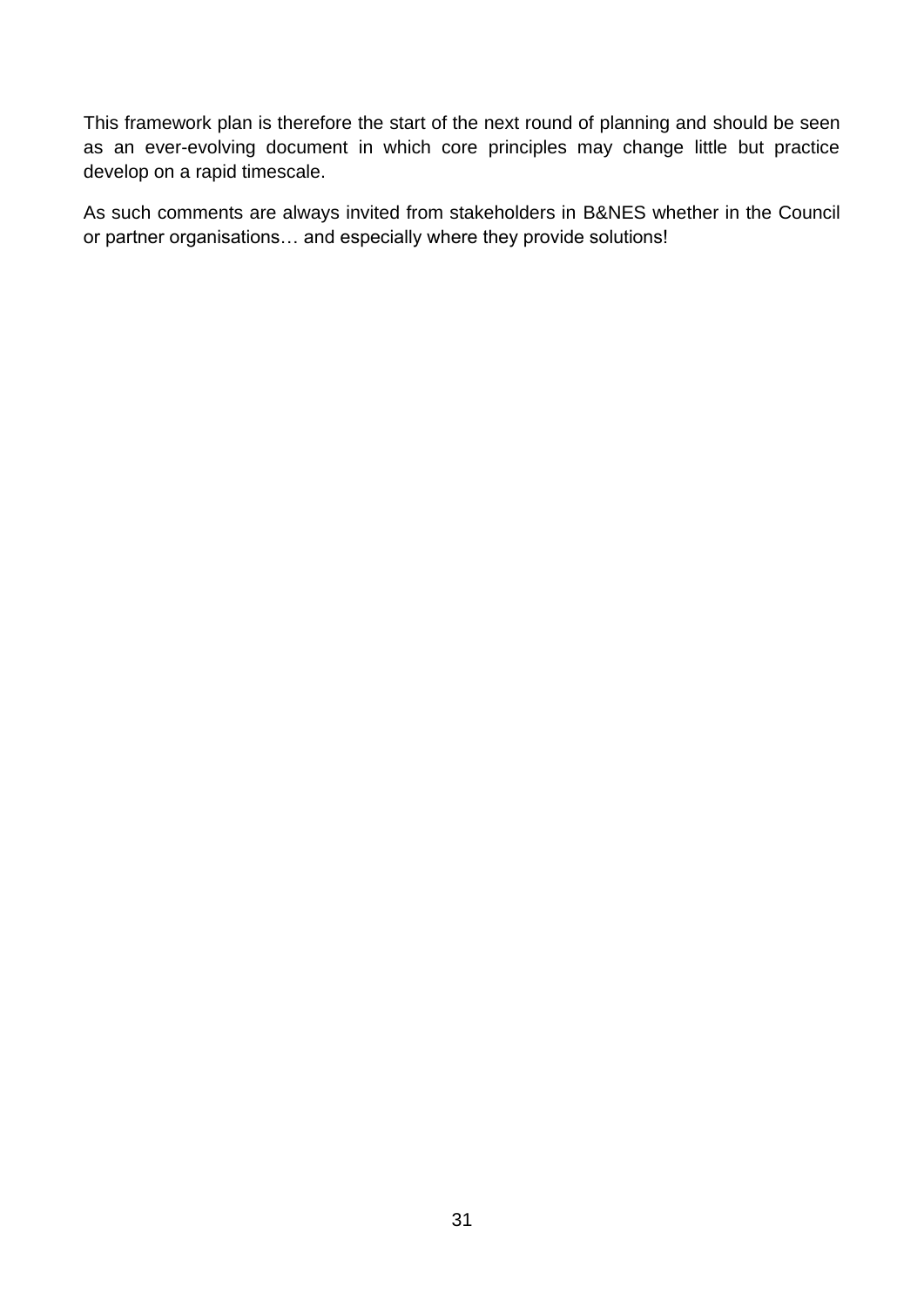# **Appendix 1: High Risk Groups and Settings in B&NES, and Representative Organisations**

**Higher risk groups** (representative organisations)

3SG (B&NES 3rd Sector Group partnership) Avon & Wiltshire Mental Health **Partnership** Bath Mind **Boaters** Care Forum Drug & Alcohol Services (DHI, SDAS) Gypsy and other travellers Housing & homeless

## **Higher risk locations**

Services for those with complex needs Services for the over 70's Avon Local Pharmacy Committee & **Pharmacies** Bath College Bath Area Play Project Bath Bid Bath City Farm Bath Spa University Bath Tourism Plus Bath University Care providers Children's Centres Curo and other housing providers Domestic abuse refuge Family Nurse P'ship Virgin Care Food retailers and restaurants Genesis Trust & Bath Food Bank GWR Bath Spa & Bus Station Independent Guest Houses

Julian House Julian House Food Bank Mentoring Plus Project 28 Riverside Sexual Health Clinic SDAS Visit Bath Other voluntary sector groups Carers Centre

Library Places of worship Riverside Sexual Health Clinic Saltford Business Assoc. Somer Valley Food Bank South Side Family Centre Sports clubs, grounds and gyms Visit Bath Wider employers (retail, tourism, taxi, bus)